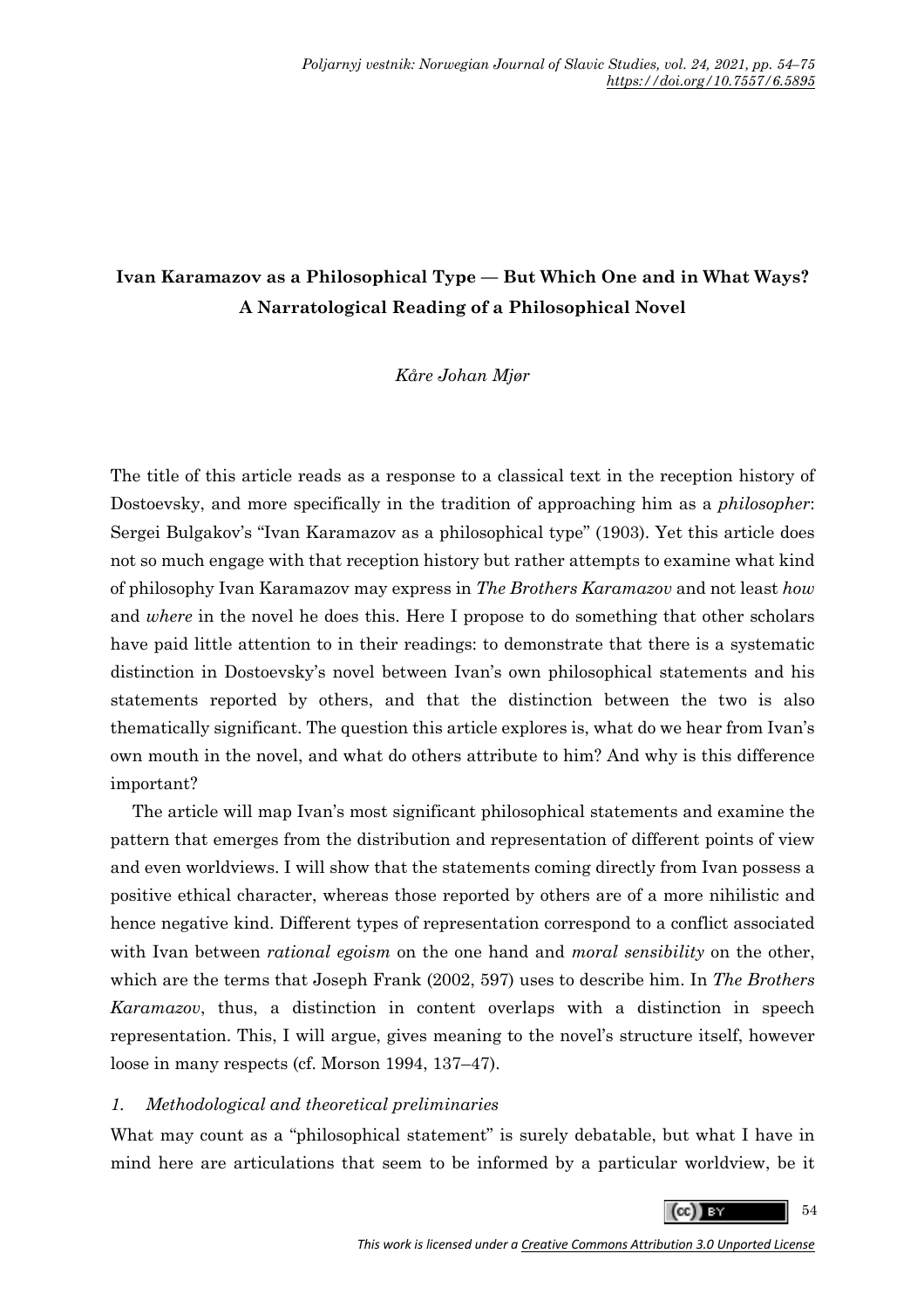atheism, nihilism, romanticism, orthodoxy, to mention the positions that are often associated with the four brothers Karamazov (Miller 2008). Focusing on characters' statements is one way a novel may be considered philosophical or read as philosophy, and as for Ivan Karamazov, atheism and rationalism are cases in point. Given the tension referred to above, it is necessary to reexamine what he actually says and what he supposedly has said.

To examine the philosophical degree and meaning of statements may appear to imply a focus on philosophy *through literature*, as opposed to *philosophy in literature*, to introduce a distinction developed by Peter Lamarque and Stein Haugom Olsen. "Philosophy through literature" typically means philosophical discussions by literary characters in particular situations, but the story in which the discussions take place is not necessarily related to them. By implication, "literary forms are used to communicate philosophical content which has already been worked out" (Anthony Quinton, cited in Lamarque and Olsen 1994, 391). "Philosophy in literature," by contrast, means a literary, narrative presentation of fictive characters with philosophical implications. It is when you have a literary interpretation, an "imaginative world artistically constructed," of a theme also encountered in philosophical deliberation, but on equal terms (Lamarque and Olsen 1994, 391; see also Skilleås 2001, 136). In short, the literary form is not external to the content.

"Philosophy in literature" is often associated with the approaches of Martha Nussbaum (1990), Stanley Cavell (2003) and Richard Rorty (2010), or by Gary Saul Morson in Slavic studies (1994; 1998). These scholars approach literature as something beyond mere illustrations of philosophical issues. They see literary works as enabling perspectives on philosophically significant topics that traditional philosophical discourses are unable to provide. To take Cavell's classic studies of Shakespeare as an example, Shakespeare's treatment of scepticism in the tragic form illuminates and exposes the sceptic attitude to life, above all what it covers (unwillingness to accept certain truths). It enables us — as readers or spectators — to reflect on the characters and their views of life in ways they seem unable to do themselves. As Nussbaum emphasizes, the readers' response and reflection sparked by the style of a fictional work is crucial to philosophy "in" literature (Nussbaum 1990, 5).

Lamarque and Olsen's distinction suggests that "philosophy in literature" acknowledges the *literariness* of a work, whereas "philosophy through literature" seems to ignore the aesthetic dimension. Indeed, the classical readings of Dostoevsky-as-philosophy have been characterized as reducing the complexity of the novels that express this philosophy. Mikhail Bakhtin described the philosophical readings of Rozanov, Merezhkovskii, Shestov and others as "the path of philosophical monologization" (1984, 9), as they force a plurality of consciousnesses into a single worldview. In a similar but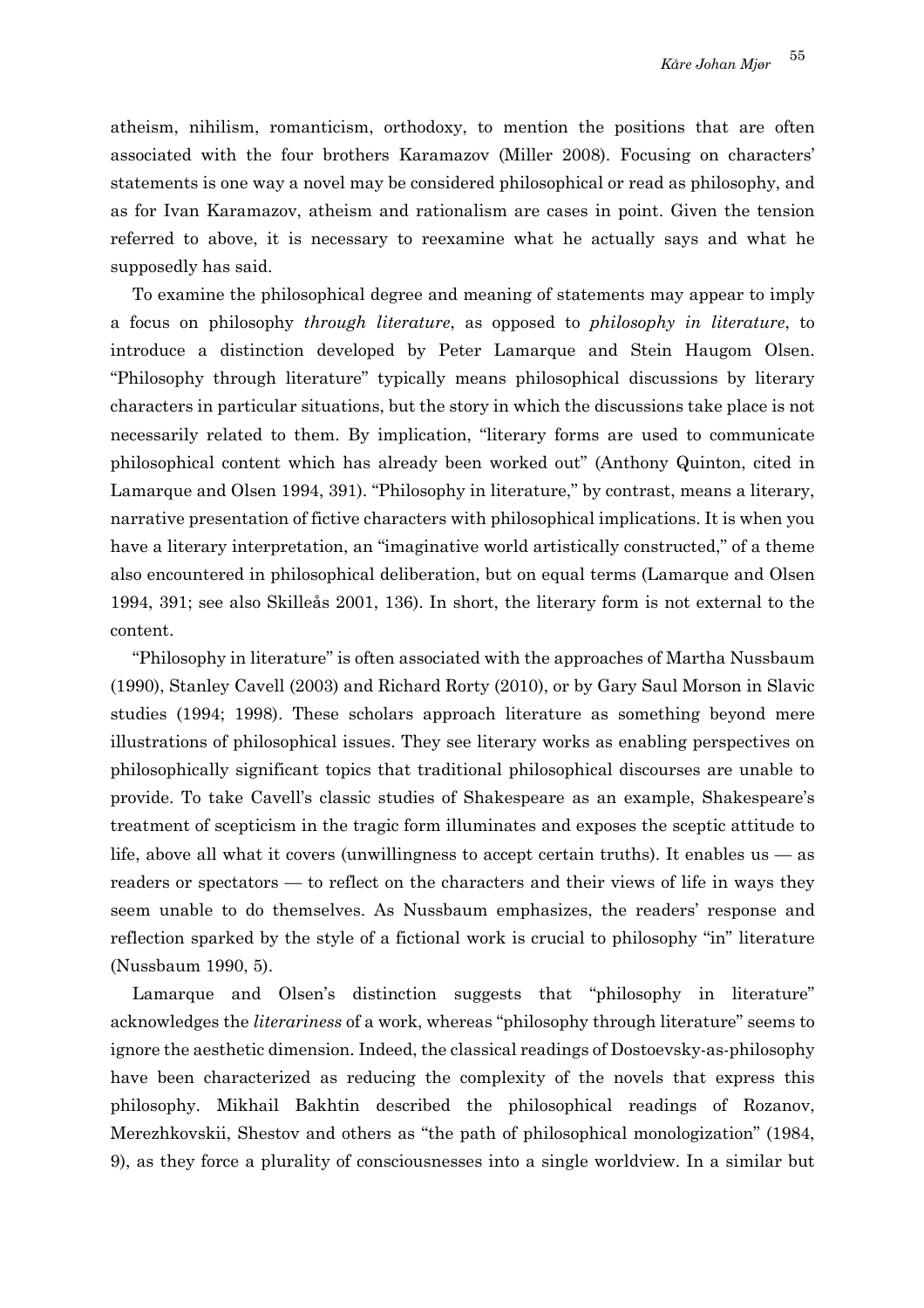complementary vein, Arne Ackermann (1998) has argued that "de-aestheticization" (деэстетизация) is typical of how Russian symbolism received *The Brothers Karamazov*. By contrast, I intend to show that a focus on utterances does not limit us to philosophical "positions" that we may identify in them — one for each brother, so to speak — but that their narrative representation puts them into perspective. Moreover, an analysis of socalled philosophical statements need not be devoid of aesthetic sensitivity if it considers the interaction of style and content.

To accomplish this task, I focus on speech representation. Speech representation is a matter of *distance* (Lothe 2000, 45). Distance does not have to be distortive, but it arises from the mediation through a different character (or narrator) for purposes that may differ from the originator's when s/he uttered them — as imagined by the reader but also at times as suggested by the text. While Dostoevsky's novels are certainly "about ideas as much as about people" (Terras 1998, 9), the representation of ideas is also significant. A primary reason is, as Robin Feuer Miller has argued, that in *The Brothers Karamazov*, "we see precisely how important it was to him [Dostoevsky] that characters express their ideas in their own way" (2008, 18). This prompts the reader to "begin to differentiate between the effects that the same truth has coming from the mouths of different characters" (Miller 2008, 32). By implication, as Vladimir Kantor has pointed out in an illuminating reading of the novel, "Ivan Karamazov's problem is the problem of a person's responsibility for a word uttered by him" (Kantor 2009, 219). My reading focuses on situations when this "word" is passed on by someone else to a third person and even, eventually, back to the originator, possibly with a new meaning.

A key point in Mikhail Bakhtin's analysis of Dostoevsky is that ideas are incarnated and that this incarnation makes both characters, ideas, and the relationship between them dynamic. In the second chapter of *Problems in Dostoevsky's Poetics*, Bakhtin discusses the relationship between author and hero. He emphasizes that the hero's selfconsciousness is "relatively free and independent" (from the author) and thus capable of self-reflection and even, as I see it, self-transgression. What made the hero in the first place a seemingly "completed image of reality" ultimately becomes "material of his selfconsciousness" (Bakhtin 1984, 51–52).

In the third chapter, "The Idea in Dostoevsky," Bakhtin goes on to emphasize that

Dostoevsky was capable of *representing someone else's idea*, preserving its full capacity to signify as an idea, while at the same time also preserving a distance, neither confirming the idea nor merging it with his own expressed ideology. The idea, in his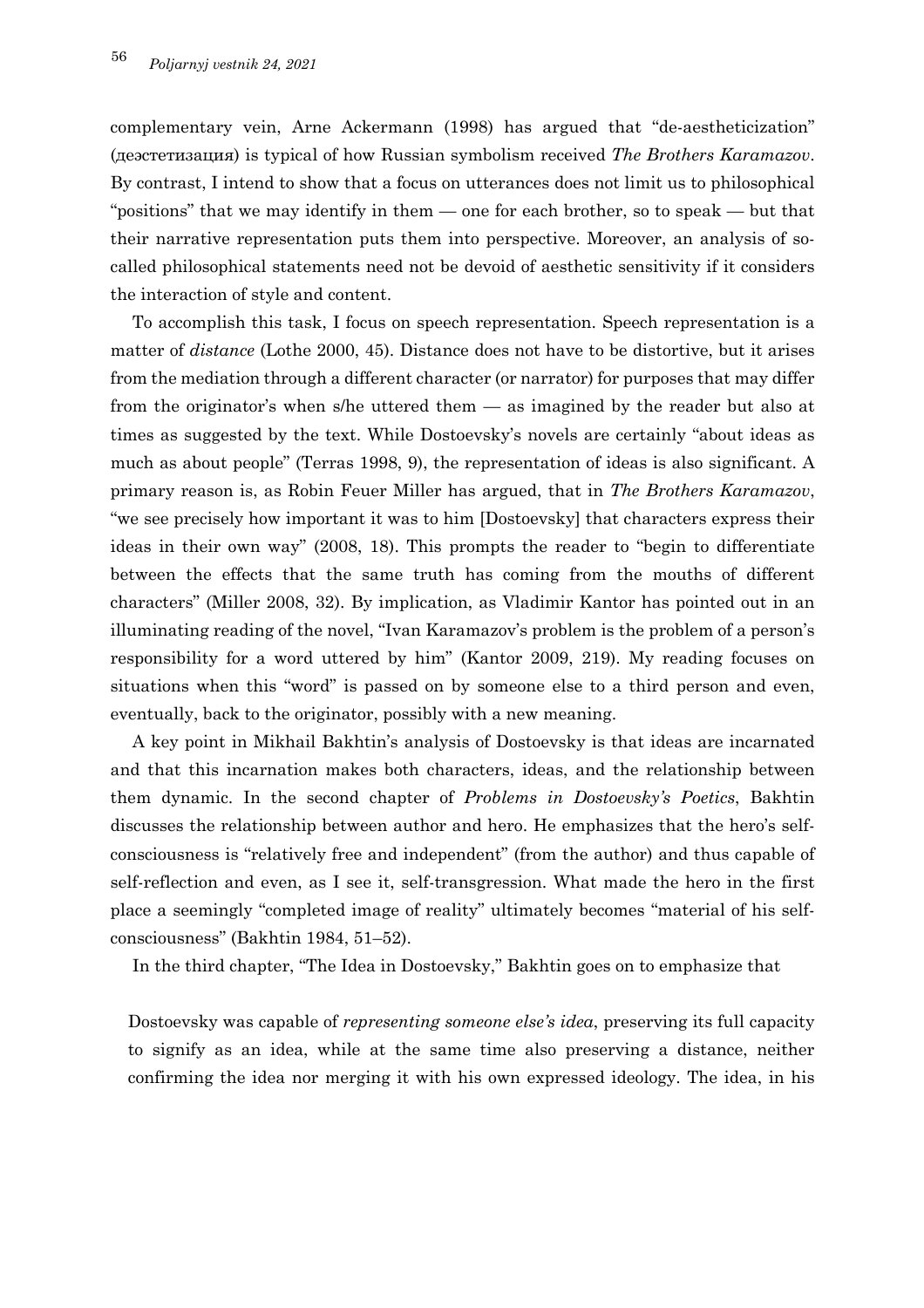work, becomes the *subject of artistic representation*, and Dostoevsky himself became a great *artist of the idea*. (Bakhtin 1984, 85, italics in original)1

While this statement is first and foremost about the author's relationship to others, it also suggests that the artistic representation of ideas in Dostoevsky's works has a truly dynamic character. Persons do not only incarnate ideas; these persons have a reflexive and even critical attitude to the ideas they otherwise seem to embody. This goes even for the pious Alësha Karamazov, as we shall see in an example later. As Bakhtin puts it, "the idea begins to live […] only when it enters into genuine dialogic relationships with other ideas, with the ideas of *others*" (Bakhtin 1984, 88).2 It is, therefore, problematic, as I see it, to state, for instance, that Ivan "represents" rational egoism.

My argument is theoretically based in a well-known statement from Valentin Voloshinov's *Marxism and the Philosophy of Language* (1930) about "another's speech" as "reported speech," чужая речь: "Reported speech is speech within speech, utterance within utterance, but at the same time also speech about speech, utterance about utterance" (Voloshinov 1930, 113, translation by Morson and Emerson 1990, 163). For Voloshinov, reported speech creates a discourse characterized by active attitudes and reactions to, and hence by a particular understanding of (cf. Morson and Emerson 1990, 163), the other whose speech is reported. It displays a dynamic, dialogical interaction between two voices and their social contexts in a specific situation (Voloshinov 1930, 117). From this starting point, Voloshinov develops a distinction between a "linear style" as typical of the rendering of authoritative discourse, characterized by firm boundaries between the reported and the reporter, and a "pictorial style," which is more dialogical. Given that Dostoevsky's heroes rarely conform to stable positions and engage dialogically with ideas, his works may be categorized within the pictorial style. However, Voloshinov makes a further distinction within the pictorial style as to whether the discourse is governed by the reporter or the reported. The former case is characterized by humour/satire, enthusiasm or any other "modifier," which may distort the original message in various ways. When the reported speech takes control, or at least the lead, a truly double-voiced discourse emerges, as Bakhtin would argue in his Dostoevsky book, which was written in the same period as *Marxism and the Philosophy of Language* (Morson and Emerson 1990, 166). In *The Brothers Karamazov*, as I will show in the next sections, the reported speech of Ivan Karamazov seems to waver between these two modes.

<sup>1</sup> Bakhtin's discussion of this topic was significantly expanded in the revised 1963 version of the study as compared to the first edition of 1929, one of the additions being an analysis of illustrative passages in *The Brothers Karamazov* (compare Bakhtin 2000, 64 with Bakhtin 1984, 85–92). <sup>2</sup> As noted by Elena Namli in her reading of Bakhtin, there is no such thing as a "Dostoevsky's idea" outside

of the concrete dialogical context, that is no message that should be associated with either Ivan or Alësha (their statements' "material content"); the meaning lies in the living dialogue between them (Namli 2009, 208).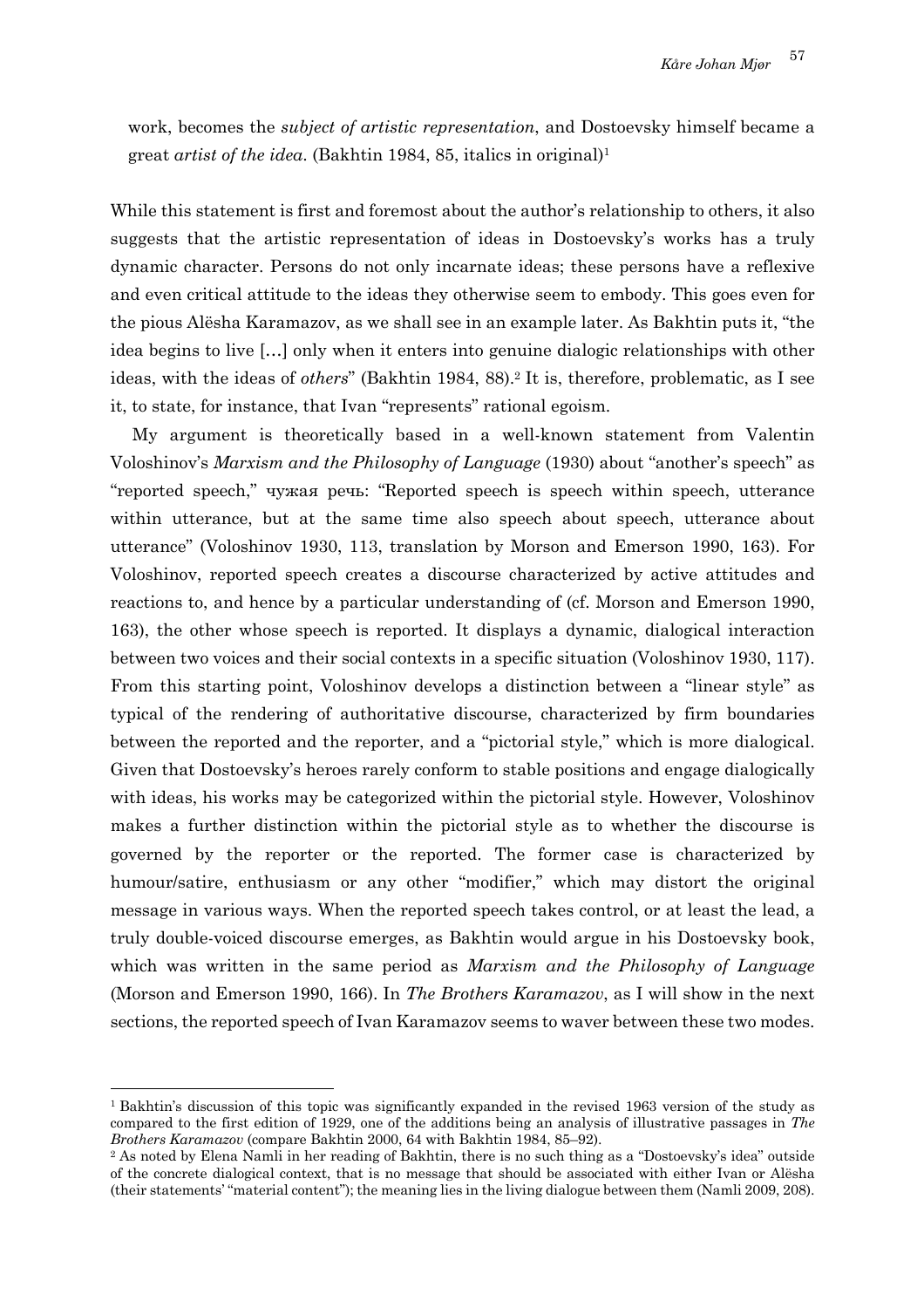#### *2. The first three encounters with Ivan*

*The Brothers Karamazov* is a first-person narrative, and the narrator ("author") identifies Alësha as "his hero." However, this narrator does not participate in the novel, "he" is entirely external to it. We do not know how he has come to witness everything that happens nor who has informed him. In effect, therefore, the novel functions as a thirdperson narrative (Lothe 2000, 22); that is, the story is told predominantly in the thirdperson mode by an external, "peripheral first-person narrator" (Oenning Thompson 1991, 28, 35). The narrator never vanishes completely, he resurfaces now and then with a distinct voice, but he also reports things that he as a fictional character cannot have observed, for instance, Liza whispering to Alësha (Oenning Thompson 1991, 37). By implication, the first-person narrator of *The Brothers Karamazov* does not, with a few exceptions, display the existential motivation that defines personal, first-person narrators, according to Franz Stanzel (1986, 93). Even so, Diane Oenning Thompson observes that the novel applies two types of narration: mimetic and indirect. The first type consists of characters speaking "here and now" and is more immediate (or at least creates an illusion of immediacy) and highly focused on *speech*. The second, indirect, type are the parts where the narrator chronicles and reports and is, therefore, more visible or audible, and revealing quite a few attitudes (Oenning Thompson 1991, 28–30). Thus, the narrator adds an additional layer that may be considered but generally has little effect on the issues that I raise here since these situations — with one exception — are reported by others, in the mimetic mode. The diegetic level of the narrator will therefore be omitted in the discussion below, where the focus is rather on the hypodiegetic level (Lothe 2000, 32–34), that is, on reports about reports.

The reader's first encounter with Ivan happens in the introductory chapter (Book One, "A Nice Little Family"), where all the brothers, their father and their mothers are introduced. Having completed his studies in the natural sciences, we learn that Ivan wrote an article on quite a different topic: an ecclesiastical court and its jurisdiction. Thus, as Miller has noted, "our first real encounter with Ivan occurs through the explication of a text" (2008, 37). However, the narrator does not reveal what Ivan really had to say about this topic, only that he explored various viewpoints before drawing some conclusion. This conclusion, we are told, was "unexpected": Several clerics found support for their own views, but so did the atheists, while some questioned its sincerity altogether. Thus, we get a vague indication that Ivan's own opinions are at odds with those held by church representatives but not unequivocally. As the novel proceeds, the reader has few if any indications of what Ivan's position on religious matters really is. Anticipating a significant tendency in the novel, the narrator does not address the content directly; the focus is on the responses to it.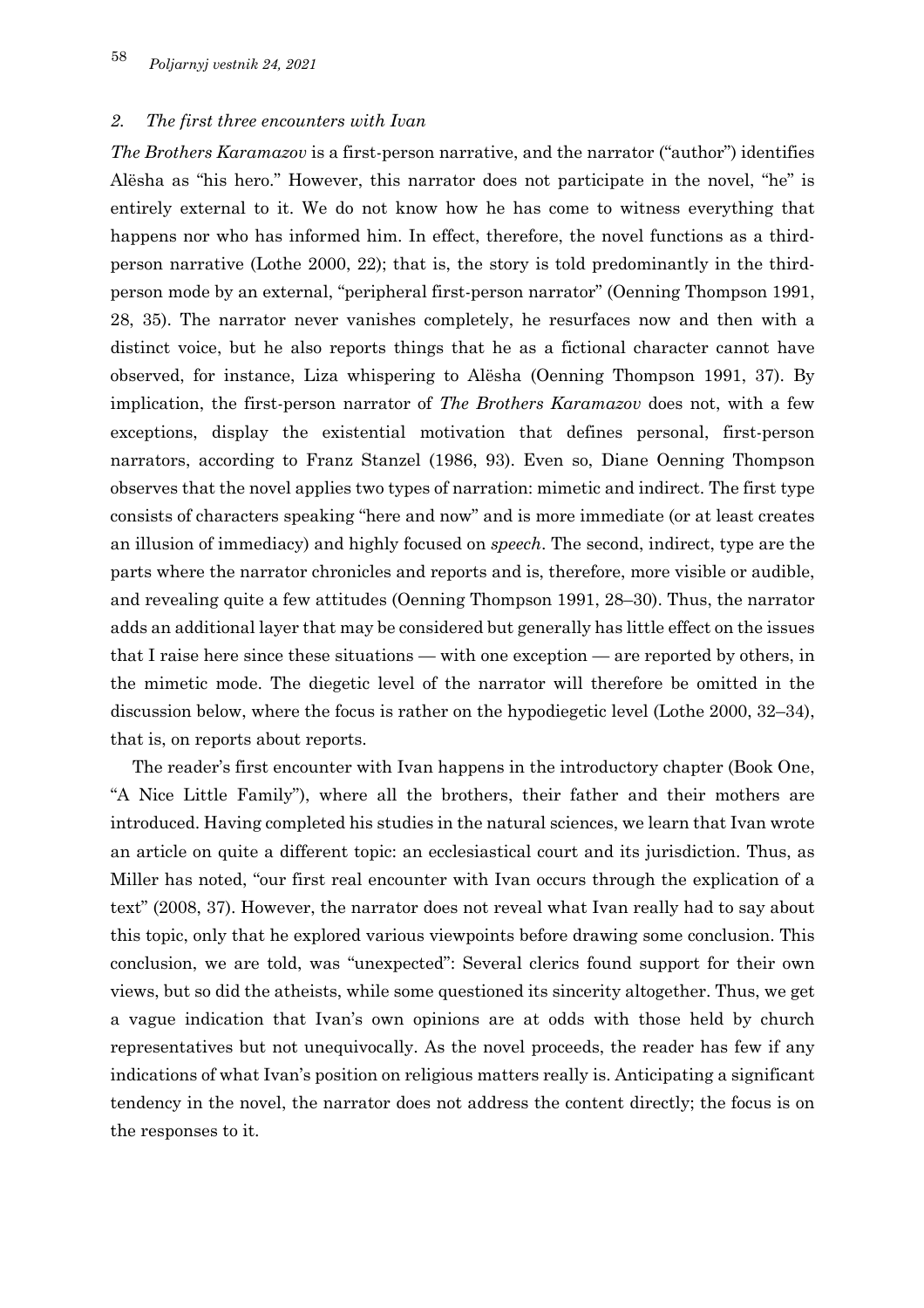The second encounter with Ivan is a "real" encounter in the sense that the novel describes a scene where he is present and participates. This happens in Book Two, which takes place in Zosima's monastery. The Karamazov family gathers in the elder's cell, but their relative Petr Miusov is also present, as are several clerics (Paisii, Iosif). While they wait for Dmitrii to show up, the others begin discussing Ivan's article. This time we hear Ivan's own voice, too: He is asked to present it, and although he is often interrupted by the others who are present, we now become more familiar with the article as the author himself lays it out. The article appears to be about the relationship between church and state and presents the inevitable conclusion from a correct theological point of view. After Ivan Zosima gives a long speech on the issue, where he expands on what Ivan has just said (Zosima admits that he has not read the article, but his librarian has), Zosima seems to fully subscribe to Ivan's interpretation, and Ivan does not object. This conversation shows that Ivan and Zosima are very much in line.

The next part represents a radical shift. Dmitrii finally arrives, with the usual fuzz that his presence tends to create in this novel. Soon, however, the discussion returns to Ivan and his opinions, but now to a completely different topic, seemingly unrelated to his article. Miusov retells a conversation that took place five days earlier, where Ivan had voiced a series of radical views:

— Вообще эту тему я опять прошу позволения оставить, повторил Петр Александрович, — а вместо того я вам расскажу, господа, другой анекдот о самом Иване Федоровиче, интереснейший и характернейший. Не далее как дней пять тому назад, в одном здешнем, по преимуществу дамском, обществе он торжественно заявил в споре, что на всей земле нет решительно ничего такого, чтó бы заставляло людей любить себе подобных, что такого закона природы: чтобы человек любил человечество — не существует вовсе, и что если есть и была до сих пор любовь на земле, то не от закона естественного, а единственно потому, что люди веровали в свое бессмертие. Иван Федорович *прибавил при этом в скобках*, что в этом-то и состоит весь закон естественный, так что уничтожьте в человечестве веру в свое бессмертие, в нем тотчас же иссякнет не только любовь, но и всякая живая сила, чтобы продолжать мировую жизнь. *Мало того*: тогда ничего уже не будет безнравственного, всё будет позволено, *даже* антропофагия. *Но и этого мало*, он закончил утверждением, что для каждого частного лица, например как бы мы теперь, не верующего ни в Бога, ни в бессмертие свое, нравственный закон природы должен немедленно измениться в полную противоположность прежнему, религиозному, и что эгоизм *даже* до злодейства не только должен быть дозволен человеку, но *даже* признан необходимым, самым разумным и чуть ли не благороднейшим исходом в его положении. По такому парадоксу можете заключить, господа, и о всем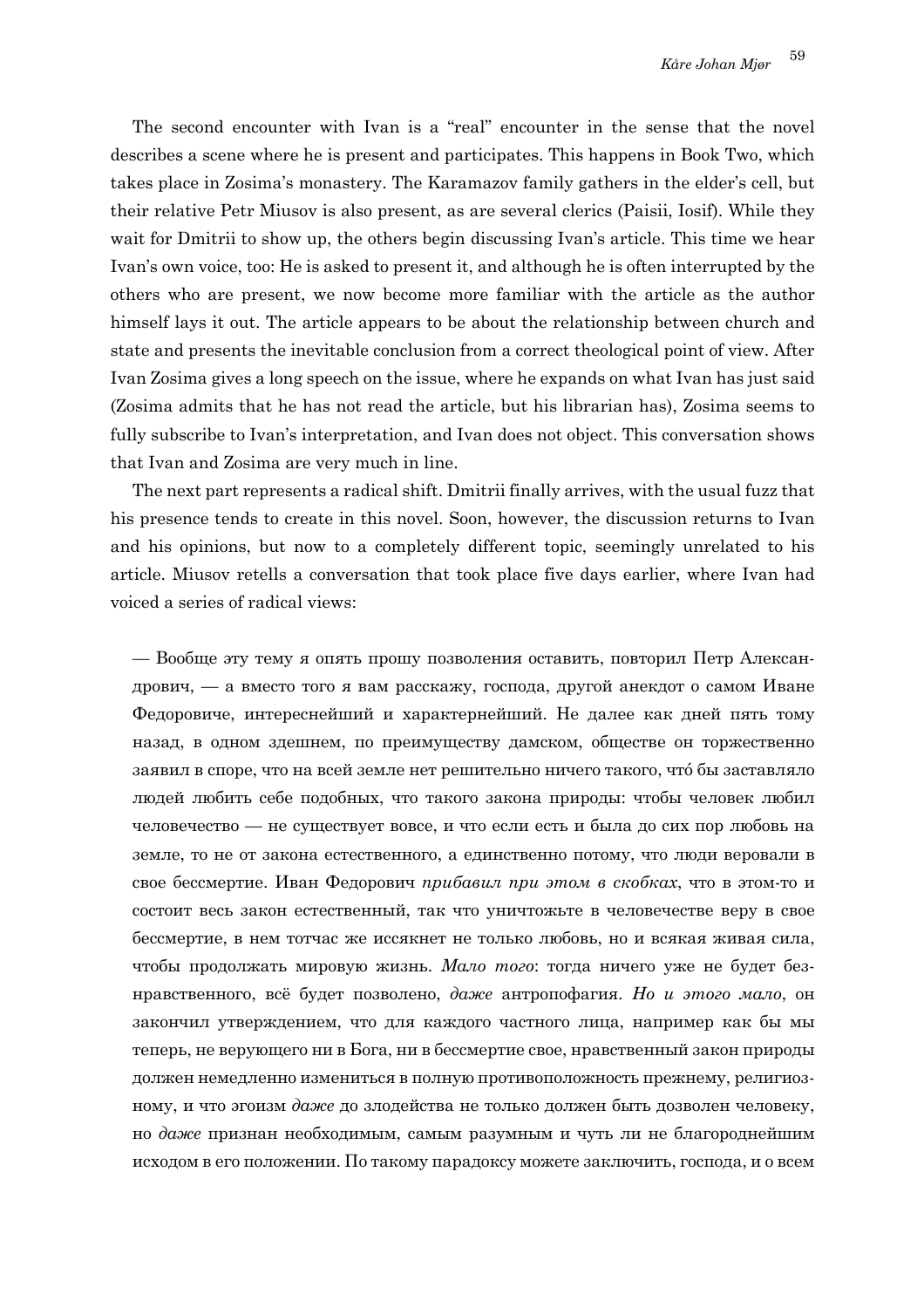остальном, что изволит провозглашать и что намерен еще, может быть, провозгласить наш милый эксцентрик и парадоксалист Иван Федорович. (VII, 195–96, italics added)3

There are several things to note in this passage. First and foremost, we do not hear Ivan express these radical views himself; they are reported by someone else, by Miusov. In Victor Terras' apt description, "a major philosophical thesis is brought in through the back door, as it were: it is introduced by a minor character […] and as an extravagant notion, not to be taken seriously" (Terras 1981, 155). As I will argue, this is not a coincidence but part of a significant pattern in the novel. Ivan's most radical views are reported by others, never directly by himself. In addition, before arriving at Ivan's views themselves, Miusov noted that the context for his verbal action was a circle consisting "predominantly of ladies." Robert Louis Jackson (1993, 295) suggests that this information, in the context of a nineteenth-century ideational novel, may indicate that Ivan mainly sought to amuse and shock. The passage leaves it unclear how serious Ivan's statements are meant.

Moreover, the passage displays a paradoxical combination of intensification and deintensification in rendering Ivan's views or an intensification that is not logically dissolved. This style can be characterized as "Gogolian": <sup>4</sup> The narrator Miusov adds more and more, postponing the main point (Мало того […] Но и этого мало […] даже, italicized above), but yet it is as if the most important is said at the beginning (people's love for one another and belief in immortality as a habit) since the remaining part was "added parenthetically." In sum, Miusov's account makes it unclear what the core of Ivan's argument really is. In the final sentence, he also indicates the possibility that Ivan no longer holds these views.

<sup>3</sup> Quotations are taken from Dostoevskii 2004 (volume and page numbers given in brackets), an edition based on the classic Soviet academic edition that came out between 1972 and 1990 but with some principles of pre-Soviet orthography restored, most notably the capitalization of words referring to *God*. Quotations are furthermore provided in translation as well; I give page numbers only for references to Richard Pevear and Larissa Volokhonsky's translation (Dostoevsky 1990) in the footnotes. "'Generally, again, I ask you permission to drop the subject', Pyotr Alexandrovich repeated, 'and instead let me tell you another anecdote, gentlemen, about Ivan Fyodorovich himself, a most typical and interesting one. No more than five days ago, at a local gathering, predominantly of ladies, he solemnly announced in the discussion that there is decidedly nothing in the whole world that would make men love their fellow men; that there exists no law of nature that man should love mankind, and that if there is and has been any love on earth up to now, it has come not from natural law but solely from people's belief in their immortality. Ivan Fyodorovich *added parenthetically* that that is what all natural law consists of, so that were mankind's belief in its immortality to be destroyed, not only love but also any living power to continue the life of the world would at once dry up in it. *Not only that*, but then nothing would be immoral any longer, everything would be permitted, *even* anthropophagy. *And even that is not all*: he ended with the assertion that for every separate person, like ourselves for instance, who believes neither in God not in his own immortality, the moral law of nature ought to change immediately into the exact opposite of the former religious law, and that egoism, *even* to the point of evildoing, should not only be permitted to man but should *even* be acknowledged as the necessary, the most reasonable, and all but the noblest results of his situation. From this paradox, gentlemen, you may deduce what else our dear eccentric and paradoxalist Ivan Fyodorovich may be pleased to proclaim, and perhaps still intends to proclaim'." (69, italics and the final *even* added)

<sup>4</sup> In describing them as Gogolian, I rely on the two classic studies by Boris Eikhenbaum (1919, 158) and Dmitrij Čyževśkyj (1937, 67–72), who both pointed to parodic intensification as one of Gogol's main stylistic devices.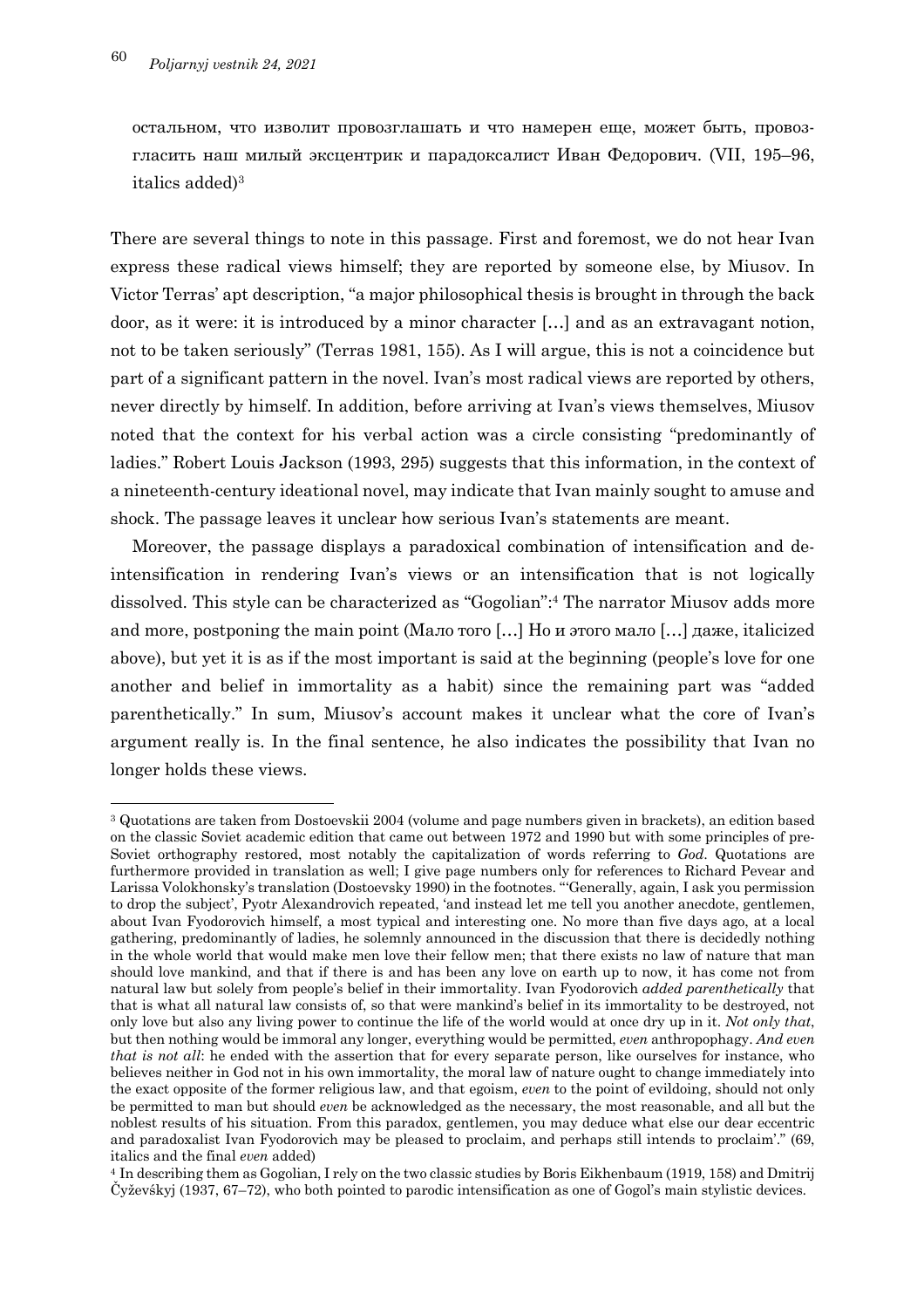To be sure, Ivan is present in the room and hears what Miusov reports. Confronted by these radical views, he does not reject or renounce what Miusov renders, when Zosima questions his views:

— Неужели вы действительно такого убеждения о последствиях иссякновения у людей веры в бессмертие души их? — спросил вдруг старец Ивана Федоровича.

— Да, я это утверждал. Нет добродетели, если нет бессмертия.

— Блаженны вы, коли так веруете, или уже очень несчастны!

— Почему несчастен? — улыбнулся Иван Федорович.

— Потому что по всей вероятности не веруете сами ни в бессмертие вашей души, ни даже в то, что написали о церкви и о церковном вопросе.

— Может быть, вы правы!.. Но всё же я и не совсем шутил... — вдруг странно признался, впрочем быстро покраснев, Иван Федорович. (VII, 196)5

However, this is not merely a confirmation. In rephrasing himself (and Miusov), Ivan adds the notion of "virtue" (добродетель), which Miusov did not mention. That "there is no virtue if there is no immortality" is, moreover, a view that is perfectly aligned with the religious worldview of Zosima. <sup>6</sup> Judging from what we hear Ivan himself utter, his views could be claimed for by opposite sides. Furthermore, we may note that he does not repeat that "everything is permitted." In sum, I would argue, given the active role other characters play in this scene, Ivan may be said to confirm his previously expressed views, but it is precisely a confirmation rather than an active, self-promoting act. In fact, Ivan seems to hesitate slightly. That he "wasn't quite joking" reads as a response to Miusov and the latter's reference to the provocative intention he may have had. This is a moment of embarrassment and yet acceptance. Zosima concludes by describing Ivan's thinking as *dialectical*, while Ivan's response is to accept his blessing, even by approaching him in person. At this moment, the quarrel between Dmitrii and his father Fëdor begins, leaving Ivan's views aside.

Thus, while Ivan's ideas are rendered in indirect speech, Ivan himself appears both reluctant and willing to take responsibility for his words. Moreover, he admits a certain inconsistency when measured against his article, as observed by Zosima in the dialogue

<sup>5</sup> "'Can it be that you really hold this conviction about the consequences of the exhaustion of men's faith in the immortality of their souls?' The elder suddenly asked Ivan Fyodorovich.

<sup>&#</sup>x27;Yes, it was my contention. There is no virtue if there is no immortality'.

<sup>&#</sup>x27;You are blessed if you believe so, or else most unhappy!'

<sup>&#</sup>x27;Why unhappy?' Ivan Fyodorovich smiled.

<sup>&#</sup>x27;Because in all likelihood you yourself do not believe either in the immortality of your soul or even in what have written about the Church and the Church question'.

<sup>&#</sup>x27;Maybe you're right ...! But still, I wasn't quite joking either ...', Ivan Fyodorovich suddenly and strangely confessed — by the way, with a quick blush." $(70)$ 

<sup>6</sup> As noted by Jackson (1993, 294), this would also be Dostoevsky's own, personal view.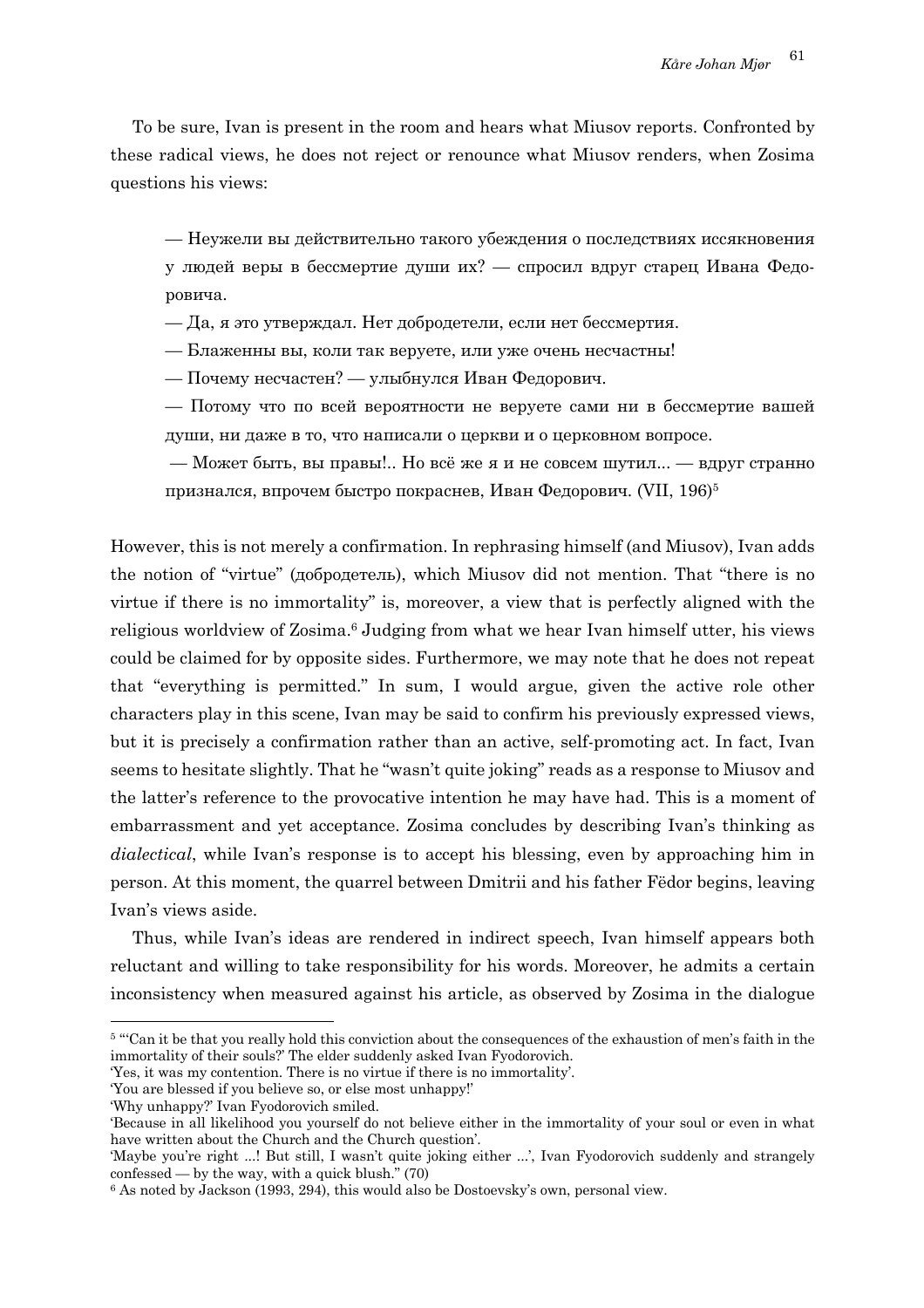cited above. His strongest defence is that he "wasn't quite joking." In contrast to the scene reported by Miusov, Ivan is here the confronted, not the confronter. We do not hear him advancing his position himself. This is a crucial point.

After the scene in Zosima's cell, which ended with intense family quarrels, and Alësha has followed Zosima to bed, Alësha runs into the seminarist Rakitin, who had also been present. Rakitin starts an eager conversation with Alësha and brings up what others reported Ivan as saying (and writing). Rakitin appears more engaged but also more sarcastic and condemning than Miusov. The double-voicedness is here reduced to a minimum in the sense that it is the reporter who clearly governs (cf. Voloshinov), while very little of Ivan himself remains:

— Литературное воровство, Алешка. Ты старца своего перефразировал. Эк ведь Иван вам загадку задал! — с явною злобой крикнул Ракитин. Он даже в лице изменился, и губы его перекосились. — Да и загадка-то глупая, отгадывать нечего. Пошевели мозгами — поймешь. Статья его смешна и нелепа. А слышал давеча его глупую теорию: «Нет бессмертия души, так нет и добродетели, значит, всё позволено». (А братец-то Митенька, кстати, помнишь, как крикнул: «Запомню!») Соблазнительная теория подлецам... Я ругаюсь, это глупо... не подлецам, а школьным фанфаронам с «неразрешимою глубиной мыслей». Хвастунишка, а сутьто вся: «С одной стороны, нельзя не признаться, а с другой — нельзя не сознаться!» Вся его теория — подлость! Человечество само в себе силу найдет, чтобы жить для добродетели, даже и не веря в бессмертие души! В любви к свободе, к равенству, братству найдет... (VII, 208)7

In contrast to Zosima, Raktin seems to make a connection between Ivan's article on ecclesiastical courts and the nihilism he just overheard, although we have no other indications so far that they are directly connected. In any case, for the second time, Ivan's nihilistic worldview is presented to us and not least to Alësha by way of reported speech, and now even filled with ironic comments and mockery of Ivan's "theory," seemingly from a more secularist-idealist point of view — Rakitin believes that virtue is possible without immortality. Moreover, Raktin's rendering of Ivan is based on what Miusov reported Ivan as saying — the latter possibly with the intention to provoke. Dmitrii's commenting voice

<sup>7</sup> "'Literary theft, Alyoshka. You're paraphrasing your elder. Look what riddle Ivan has set you!' Rakitin shouted with obvious spite. He even lost countenance, and his lips twisted. 'And the riddle is a stupid one, there's nothing to solve. Use your head and you'll understand. His article is ridiculous and absurd. And did you hear his stupid theory just now: "If there is no immortality of the soul, then there is no virtue and therefore everything is permitted." (And remember, by the way, how your brother Mitenka shouted, "I'll remember!") A tempting theory for scoundrels … I'm being abusive, which is foolish … not for scoundrels, but for boosting schoolboys with "unresolved depths of thought." He's just a show-off, and all it amounts to is: "On the one hand on can't help admitting …, on the other hand one can't help confessing …! His whole theory is squalid. Mankind will find strength in itself to live for virtue, even without believing in the immortality of the soul! Find in it the love of liberty equality, fraternity …'" (81–82)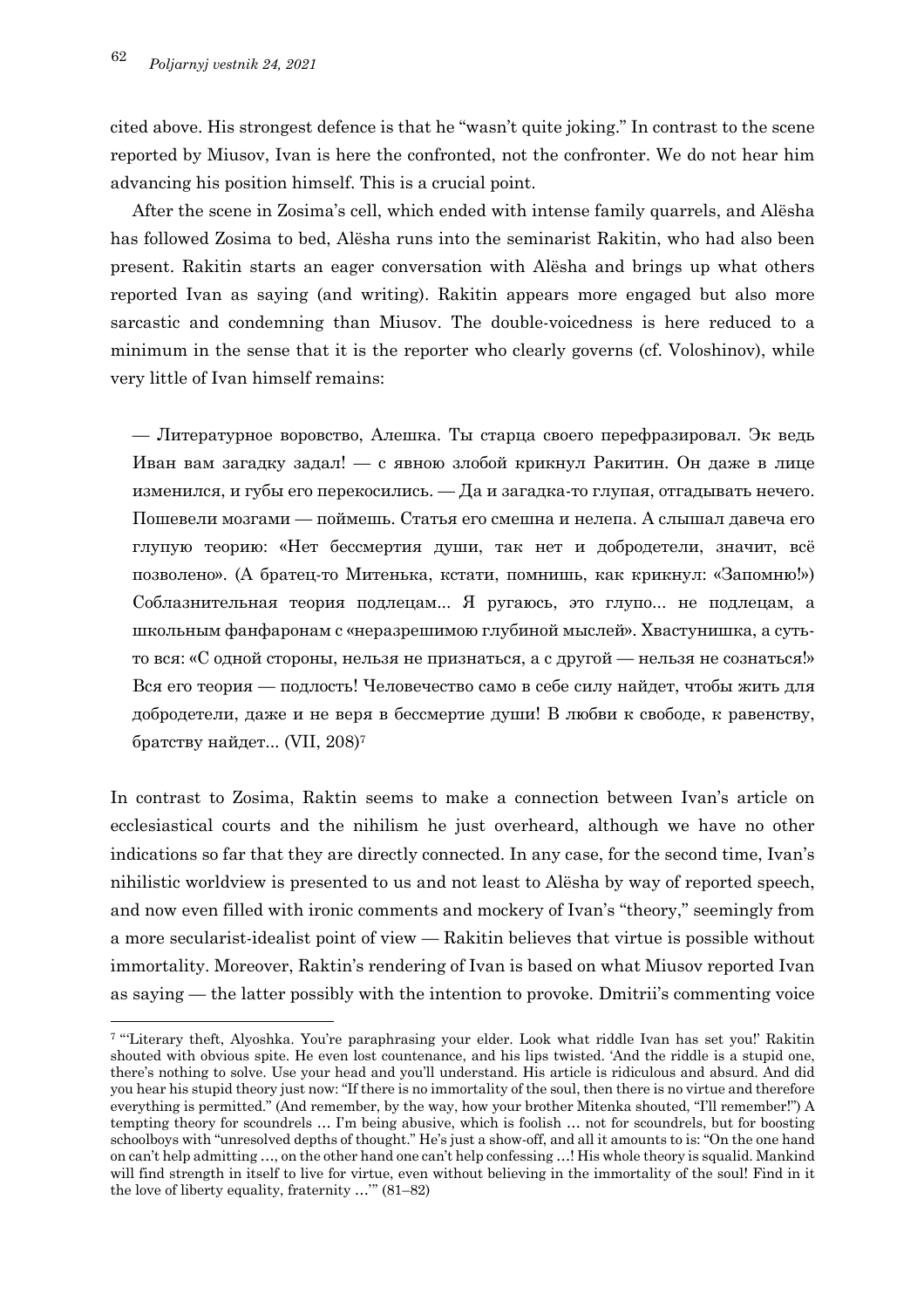is also heard (we did hear him shout "I'll remember" in the previous chapter). By implication, Ivan does not represent any stable, meaningful reference in the novel thus far.

In Book Three, we move to Fëdor Karamazov's house, where Fëdor and his son Ivan return after visiting the monastery. Alësha arrives later, having first had a long conversation with Dmitrii, or rather having listened to his long romantic-style monologues. The servant Smerdiakov is also present, and we learn that he has taken an interest in Ivan since he moved in, but we do not learn what the conversations between Ivan and Smerdiakov were about. After dinner, the father brings up the question of whether God exists. Ivan says that there is no God; Alësha that there is. Likewise, Ivan says there is no immortality; Alësha that there is. Ivan adds, though, that without God, as invented by humans, there would have been no civilization.

This is the closest we come to Ivan's radical worldview as presented by himself, in direct speech, though not without the acknowledgement of religion's positive role. On the other hand, we do not hear him say that there is no virtue and that everything is therefore permitted; that is the most radical corollaries of his rational egoism, according to Miusov and Rakitin's reports. Alësha, on his part, returns to the theme early in Book Five, where he confesses to Liza that he "might not even believe in God." Similarly, in the same book, as I will discuss below, Ivan, too, makes some amendments.

As Robert Belknap pointed out in *The Structure of The Brothers Karamazov* (1967), the novel starts as Alësha's story — not only because the narrator says so at the opening, but because he is present in most of the scenes in the novel's first 350 pages (Book One to Four). "Ivan's state of mind," by contrast, is up until Book Five "presented either behavioristically, or at second hand," that is "externally, tending to become almost a token of the passionately doubting intellect, a tomb, a riddle" (Belknap 1967, 82). As I have shown so far, it is this part that introduces the most radical Ivan. Thus, for Ivan, there seems to be a correlation between his radicalism and its external representation. More specifically, we have encountered Ivan's nihilistic-atheistic worldview three times at this point in the novel. The two first presentations were most elaborate, suggesting a rational egoism, but they were made by others and even third-hand (Rakitin referring to Miusov referring to Ivan). In the third instance, we finally heard Ivan utter it himself, in a conversation with his father and Alësha, but void of the conclusions of the rendered versions, regarding, for instance, the question of virtue. Thus, the reader may recognize Ivan as an atheist — he did also somewhat hesitantly confirm what Miusov said — but these scenes taken together also prompt the reader to long for a more complete version from Ivan himself. The stage is hereby set for the encounter between Ivan and Alësha in Book Five. In this conversation, as opposed to the previous ones, Ivan plays an active part. Here we will encounter "the workings of his mind" (Belknap 1967, 87). At the same time,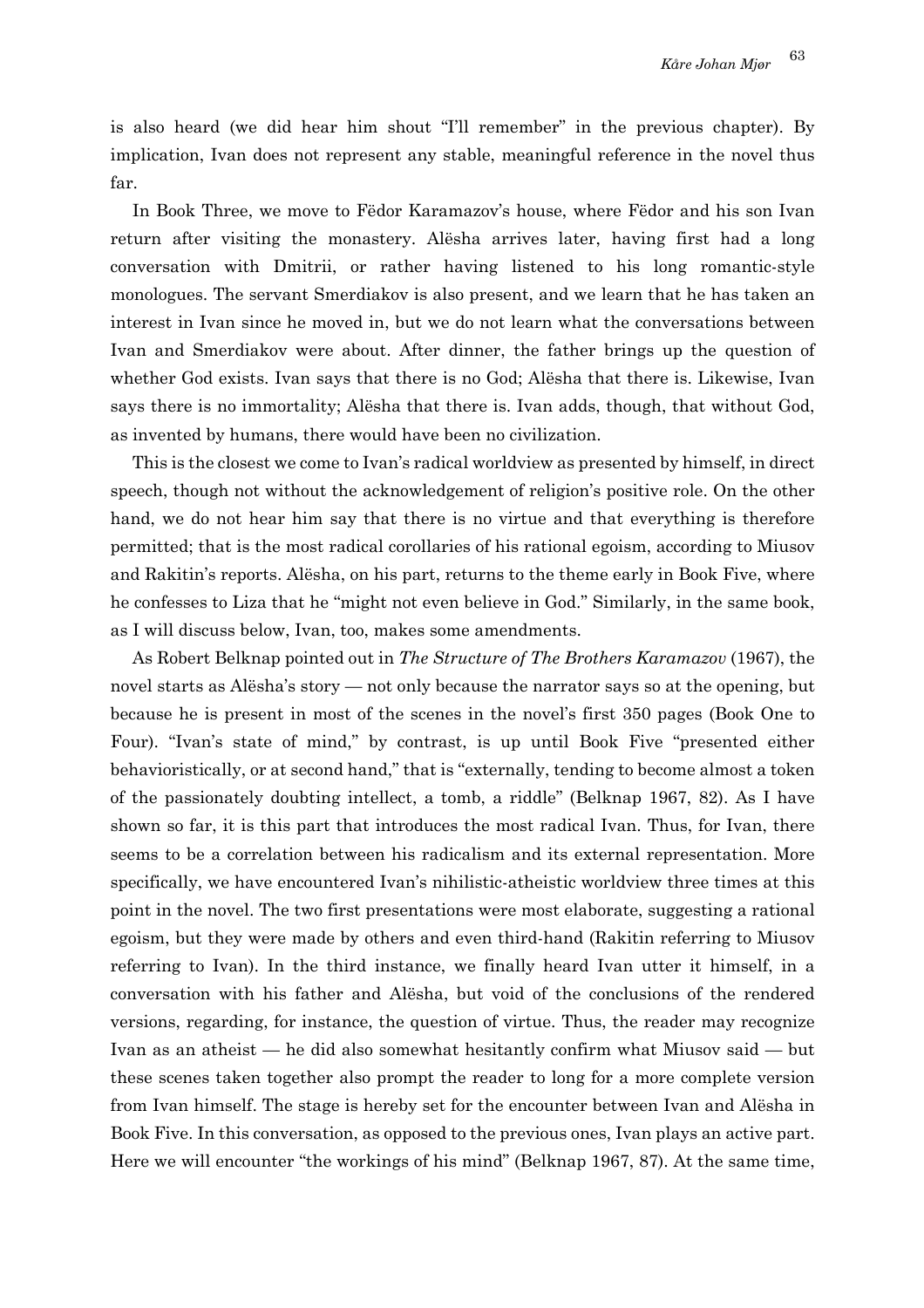we will hear little or nothing of Ivan's alleged rational egoism here; the Ivan of direct speech is someone else.

#### *3. Pro et contra*

In the famous fifth book of *The Brothers Karamazov*, named "Pro et Contra" and containing the chapters "Rebellion" and "Grand Inquisitor," it is Ivan who leads the conversation. He is the most talkative at the café, whereas Alësha is mostly listening while commenting now and then. Therefore, his role differs from earlier in the novel, where he usually listens, including to what others have reported about him.

In Book Five, Ivan makes few references to what we so far know of his opinions, be it to the article about ecclesiastical courts or "everything being permitted," though the latter, as we shall see, is brought up towards the very end. At the centre is the question of God's existence, which had also been the topic of conversation at their father's place the day before. Characteristically, we now hear a more nuanced Ivan. After reviewing claims about God being "invented," he famously ends up not rejecting God (God's existence) but his *world order*. Alësha responds by calling it "rebellion." The conclusion of Ivan's rebellion is his "return of the ticket" to God. His main reason is children's suffering, for which Ivan provides an extensive catalogue and which God's world order has not been able or willing to eliminate. He manages to make Alësha go quite far in accepting his view as to the unacceptability of this world order.

There is at least one more reference in Ivan's talk to his earlier, radical articulations. Quite early in "Rebellion," Ivan admits he has never been able to love other people. Herein lies a possible reference to Miusov's report, wherein Ivan is claimed to have said that "there is decidedly nothing in the whole world that would make men love their fellow men" (cf. above). However, Ivan does not present it as a general, doctrinal statement, as Miusov claimed he did. Rather, Ivan talks about *himself* as being unable to love. In what follows, there is little to indicate that Ivan lacks the ability to feel compassion. Moreover, the absence of love and compassion seems unrelated to his overall argument; I read his stories about suffering children as a confirmation of his moral sensibility (Frank), despite the ironic tone that can be heard and may have an additional tormenting effect on Alësha. In sum, Ivan's reasoning in "Pro et Contra" does not disclose any form of nihilism — at least not until Alësha brings up his earlier statements towards the very end, after Ivan's story about the Grand Inquisitor has been finished:

— Это чтобы «всё позволено»? Всё позволено, так ли, так ли?

Иван нахмурился и вдруг странно как-то побледнел.

— А, это ты подхватил вчерашнее словцо, которым так обиделся Миусов... и что так наивно выскочил и переговорил брат Дмитрий? — криво усмехнулся он. — Да, пожалуй: «всё позволено», если уж слово произнесено. Не отрекаюсь. Да и редакция Митенькина недурна.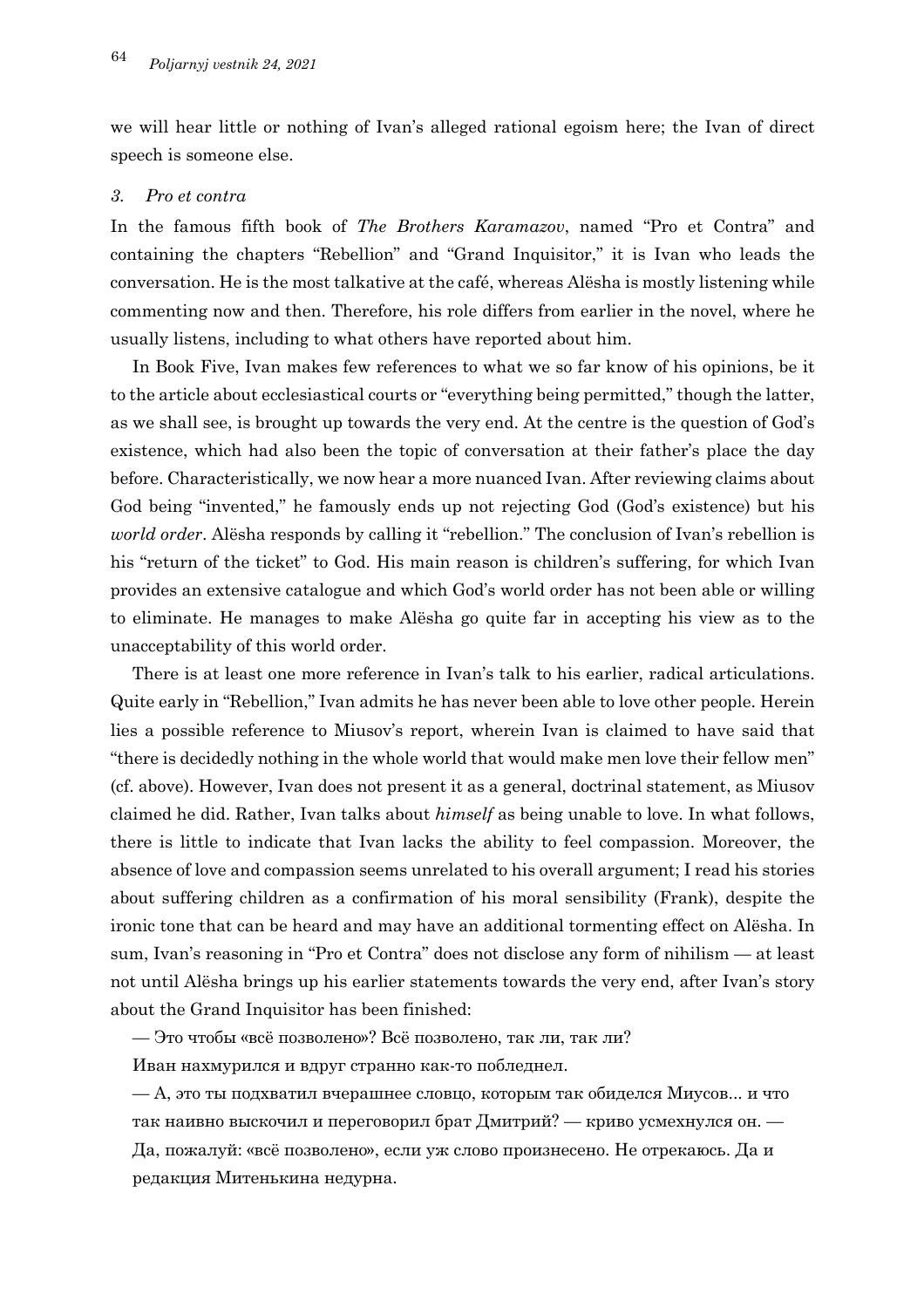Алеша молча глядел на него.

— Я, брат, уезжая, думал, что имею на всем свете хоть тебя, — с неожиданным чувством проговорил вдруг Иван, — а теперь вижу, что и в твоем сердце мне нет места, мой милый отшельник. От формулы «всё позволено» я не отрекусь, ну и что же, за это ты от меня отречешься, да, да? (VII,  $392$ )<sup>8</sup>

Once more, it is via speech reported by others that Ivan's alleged nihilistic worldview is brought up. When confronted with the "everything is permitted" idea, we see Ivan again reacts with embarrassment. Previously, he "blushed"; this time he "turns pale," while admitting having said so (если уж слово произнесено; я не отрекусь). And again, we are presented with multi-voiced reported speech: It is Dmitrii's version of Miusov's account that is considered "not bad" (редакция Митенькина недурна), albeit "naive." After the initial embarrassment, Ivan offers an ironic, "crooked grin" (криво усмехнулся) and accepts responsibility for what he said, leaving it unclear if it truly matters to him. In my understanding of this passage, a certain distance between Ivan and rational egoism remains.

Ivan still uses "everything is permitted" to challenge Alësha, asking if there still is a place for him in Alësha's heart, his statement notwithstanding. Alësha's final kiss, which imitates Christ in the story about the Grand Inquisitor that Ivan just told, suggest that there is. This brings us to the Grand Inquisitor and the question of its meaning within the novel, more specifically regarding the classical Dostoevskian theme of "the double" (Čyževśkyj 1931). Several commentators have identified Ivan with the Grand Inquisitor, among them Victor Terras:

Ivan, who as the Grand Inquisitor professes a burning love of mankind, admits that he cannot love his neighbor […]. He cannot conceive of his humanist utopia in terms other than despotic rule by an elite of wise men, which means that he sees mankind at large as weak, vile and mutinous […]. Ivan's alienation from God has led to his alienation from his fellow men. (Terras 1981, 51)

However, it is unclear where in the novel Ivan himself defends "despotic rule," unless one reads the Grand Inquisitor as his exact double. Terras does: in a later study, he claims

<sup>&</sup>lt;sup>8</sup> "You mean "everything is permitted"? Everything is permitted, is that right, is it?" Ivan frowned, and suddenly turned somehow strangely pale.

<sup>&#</sup>x27;Ah, you caught that little remark yesterday, which offended Miusov so much … and that brother Dmitri so naively popped up and rephrased?' he grinned crookedly. 'Yes, perhaps "everything is permitted," since the world has already been spoken. I do not renounce it. And Mitenka's version is not so bad.' Alyosha was looking at him silently.

<sup>&#</sup>x27;I thought, brother, that when I left here I'd have you, at least, in all the world', Ivan suddenly spoke with unexpected feeling, 'but now I see that your heart, too there is no room for me, my dear hermit. The formula, "everything is permitted," I will not renounce, and what then? Will you renounce me for that? Will you?'" (263)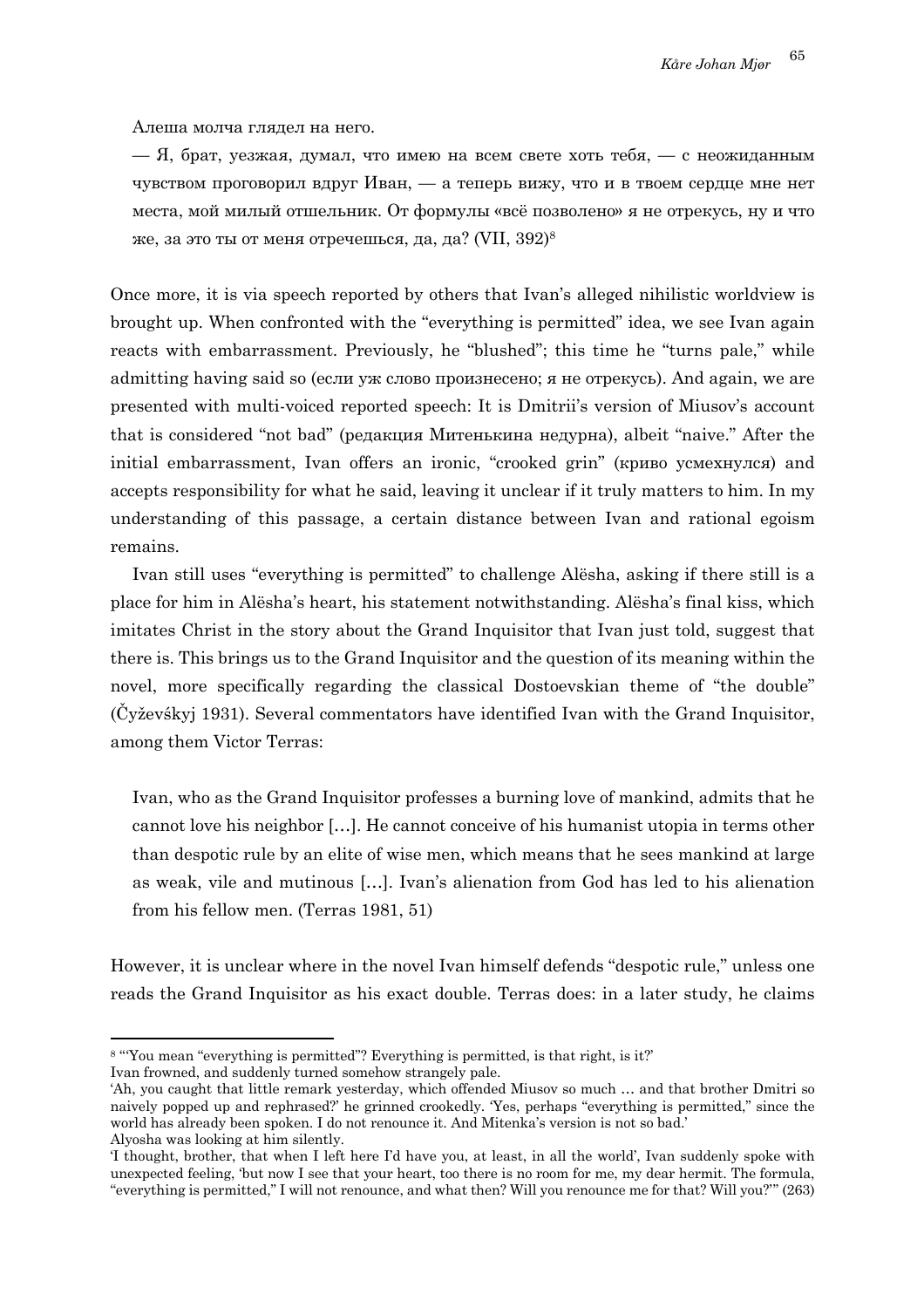that the Grand Inquisitor "is a projection of his own innermost thoughts, and so in a sense his 'double'" (Terras 1998, 114). However, I do not find Terras' argument very convincing; in my view, there is little textual evidence to suggest that the two overlap as much as he suggests. <sup>9</sup> On the contrary, in "Rebellion," Ivan emerged precisely as a defender of the "weak, vile and mutinous." Likewise, it is unclear to me where we see the "cold, enigmatic [...] builder of systems" or the mind that "calculatingly ensnares" Smerdiakov (Leatherbarrow 1992, 31, 34), unless, again, we identify Ivan with the Grand Inquisitor or refer to events outside the novelistic universe.

I will suggest that Alësha was on point when interpreting Ivan's story as a "defence" of Christ, that is, the Christ figure as presented here. On the background of the catalogue of suffering in "Rebellion," the Grand Inquisitor's "despotic rule" can be read as a continuation of that catalogue. True, the inquisitor's rule is presented as a solution to the "burden of freedom" and a guarantor of happiness. And Ivan, too, presents the claim that people themselves are to blame for misusing the freedom given to them (which Ivan's "Euclidian mind" is incapable of accepting), thereby anticipating the inquisitor's argument:

— […] Люди сами, значит, виноваты: им дан был рай, они захотели свободы и похитили огонь с небеси, сами зная, что станут несчастны, значит нечего их жалеть. [...] (VII,  $372$ )<sup>10</sup>

However, the inquisitor's solution seems unacceptable to Ivan: According to Ivan's account, the earthly paradise that provides bread in terms of "miracle, mystery and authority" is for the chosen ones, or rather for a majority, but not for all. Ivan begins his story by describing Seville during the most terrible period of the inquisition with daily executions (*auto-da-fees*). It is possibly these victims that the inquisitor refers to in the following statement:

«[…] Будет тысячи миллионов счастливых младенцев и сто тысяч страдальцев, взявших на себя проклятие познания добра и зла. Тихо умрут они, тихо угаснут во имя Твое и за гробом обрящут лишь смерть. Но мы сохраним секрет и для их же счастия будем манить их наградой небесною и вечною. […]» (VII, 388)11

<sup>9</sup> The Grand Inquisitor believes in "joining the clever people," and according to Terras, this is also Ivan's view. Ivan even considers himself among the "clever people" (Terras 1998, 123). But Terras refers only to Ivan's father Fëdor Pavlovich and Smerdiakov having uttered similar ideas, not Ivan himself (Terras 1998, 120, 122). Later on in Book Five, we learn that Smerdiakov describes Ivan as *umnyi chelovek* ("a clever man") and this seems therefore to be another description of Ivan made by others, and not so much his own.

<sup>10</sup> "'[…] So people themselves are to blame: they were given paradise, they wanted freedom, and stole fire from heaven, knowing that they would become unhappy — so why pity them? […]'" (244)

<sup>11</sup> "'[…] There will be thousands of millions of happy babes, and a hundred thousands sufferers who have taken upon themselves the curse of the knowledge of good and evil. Peacefully they will die, peacefully they will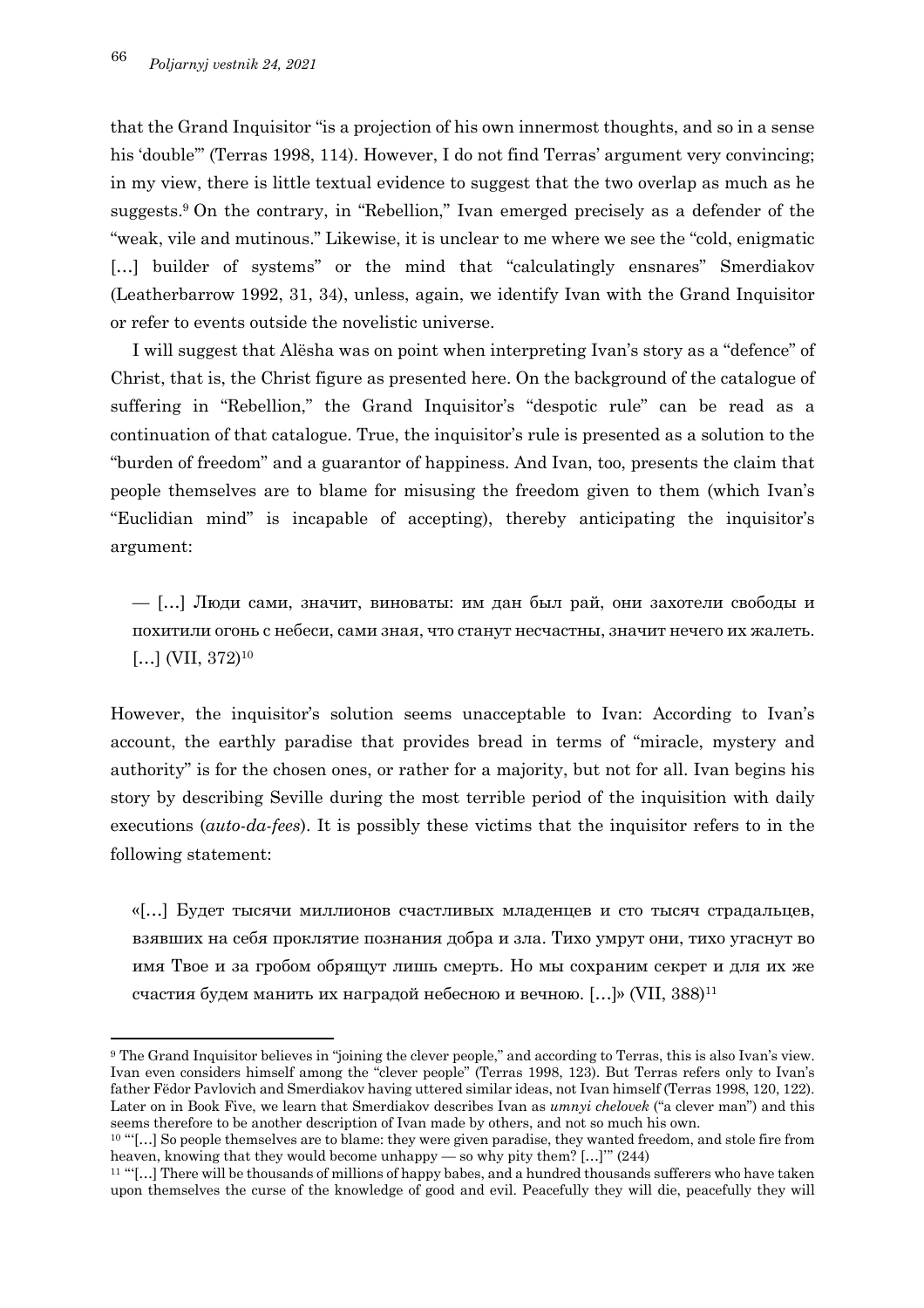According to the Grand Inquisitor, a minority of suffering souls is acceptable if it creates harmony for the majority. This is precisely the kind of harmony that Ivan will never accept: Не хочу гармонии, из-за любви к человечеству не хочу (VII, 373). <sup>12</sup> Thus, the Grand Inquisitor story and its conversational frame suggest that Ivan has no other option than "returning the ticket" due to a moral sensibility evident in the dialogue with Alësha. His ethics cannot possibly permit that everything should be permitted, at least not without violating the logic of his own "Euclidean mind."

In general, the Grand Inquisitor story is difficult to map onto the novel's characters, not least due to all its literary qualities and ambiguities. Alësha's kiss (and listening attitude) makes him a double of Ivan's Christ. But we cannot identify Ivan with the Grand Inquisitor, at least not directly.13 Ivan is no proponent of the idea that freedom causes evil, despite his accounts of suffering. As Alësha's response to the story suggests, it is a defence of human freedom, and early interpreters of the "Legend" read it as a story founded on "virtue" (Rozanov 1894; Bulgakov 1903). By the end of Book Five, then, we have two Ivans: one radical nihilistic, who believes that God is dead, there is no virtue and that everything is permitted, meaning that human beings themselves must invent the yardstick. And we have an ethical Ivan defending the vulnerable human being. In the remaining part of the novel, it is the radical Ivan who is at stake, again based on statements reported by others.

# *4. Ivan's "Stupid Ideas"*

Ivan's nihilistic worldview in the remaining part of the novel is portrayed through the confrontations between Ivan and Smerdiakov in Book Eleven: the "three meetings with Smerdiakov" that eventually triggers Ivan's hallucinations, nightmares and conversation with the Devil. Before this, Alësha visits the prison to see Dmitrii, who, in the meantime, has been arrested for the murder of their father. They start talking about the seminarist Rakitin, who is planning to write a book about Dmitrii's case, whereby Ivan, too, becomes a topic of their conversation, if only indirectly. The thought of Rakitin makes Dmitrii furious:

expire in your name, and beyond the grave they will find only death. But we will keep the secret, and for their own happiness we will entice them with a heavenly and eternal reward. […]'" (259)

<sup>&</sup>lt;sup>12</sup> I don't want harmony, for love of mankind I don't want it.  $(245)$ 

<sup>13</sup> Vetlovskaia (1977, 90) sees Smerdiakov as the Grand Inquisitor's double, which opens up for an identification of Ivan with the Inquisitor via Smerdiakov. Kantor, meanwhile, claims that "the Grand Inquisitor has no doubles" (2001, 198). A more recent reading that seems to identify Ivan with the Grand Inquisitor quite directly has been offered by Rainer Grübel (2014), who on the basis of Ivan's story refers to "*his* ethical model"/"concept" and to the inquisitor as "*his* alter ego" (Grübel 2014, 190, 191, 194, my emphasis). A more nuanced reading in this respect is, in my view, provided by Dirk Uffelmann in the same volume, who points to Ivan's self-distancing with regard to his story about the inquisitor as well as to the Christian compassion that his ethical judgements after all are founded on (2014, 203, 213). Yet the parallels between Christ and Alësha emerging from the latter's imitation are obvious, be it Alësha's kiss (cf. Grübel 2014, 193) or his silence when listening to Ivan (Uffelmann 2014, 209–212).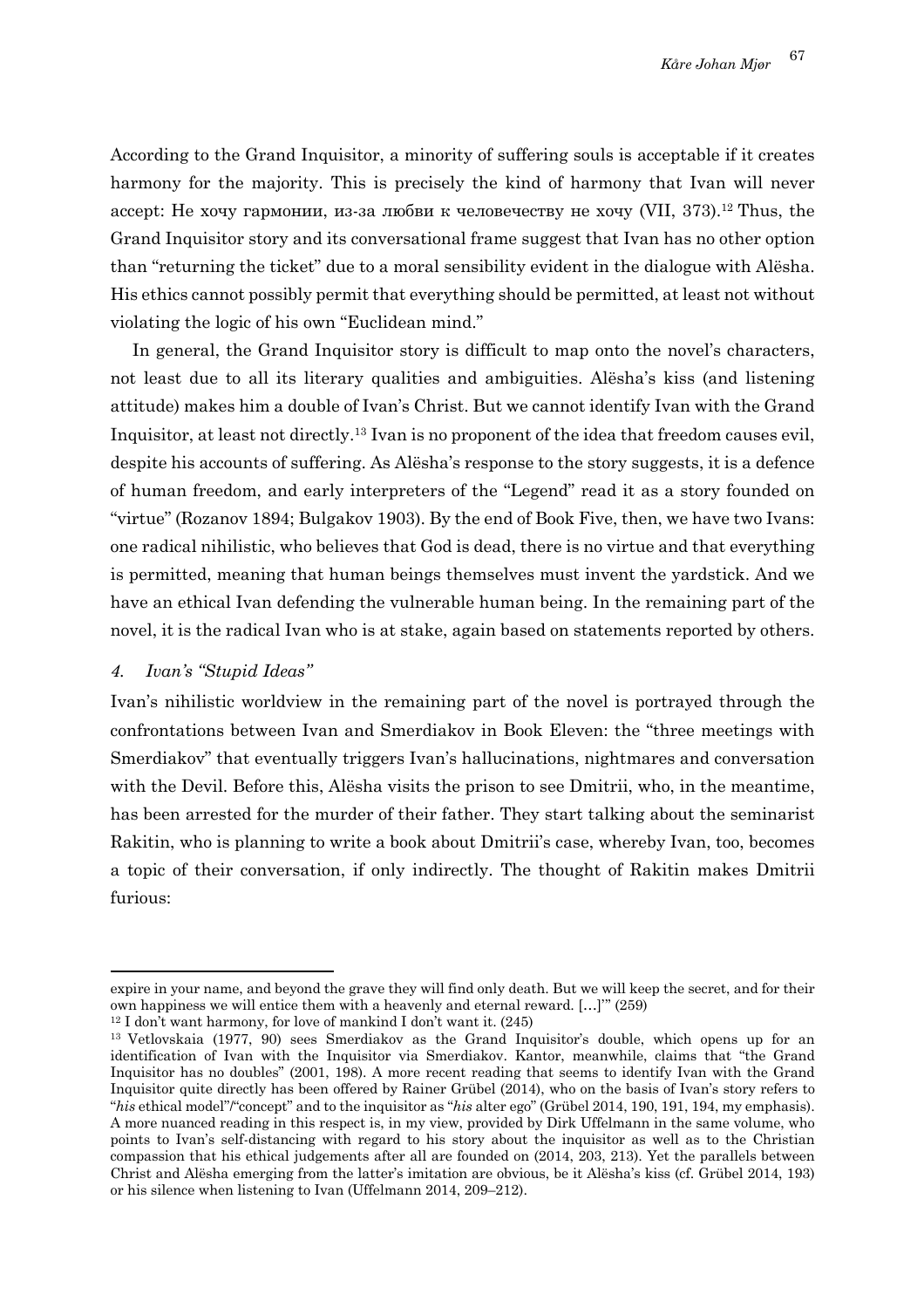— […] А не любит Бога Ракитин, ух не любит! Это у них самое больное место у всех! Но скрывают. Лгут. Представляются. «Чтó же, будешь это проводить в отделении критики?» — спрашиваю. «Ну, явно-то не дадут», говорит, смеется. — «Только как же, спрашиваю, после того человек-то? Без Бога-то и без будущей жизни? Ведь это, стало быть, теперь всё позволено, всё можно делать?» «А ты и не знал?» — говорит. Смеется. «Умному, говорит, человеку всё можно, умный человек умеет раков ловить, ну а вот ты, говорит, убил и влопался и в тюрьме гниешь!» Это он мне-то говорит. Свинья естественная! […] (VIII, 80)14

According to Dmitrii, Rakitin seems to have become more receptive to Ivan's radical ideas (contrary to the conversation with Alësha earlier), while Dmitrii, who has been described as forthcoming several times earlier in the novel, now seems more sceptical. In this passage, notably, there are no references to Ivan at all, which means that ideas earlier attributed to him now circulate independently from its alleged originator, in this case, between Rakitin and Dmitrii, who were both present in Zosima's cell in Book Two.

A little later, we also hear that Dmitrii was rude to Ivan when Ivan, despite a certain dislike for Dmitrii, came to see him after the murder and arrest:

Над свидетельством Григория об отворенной двери лишь [Дмитрий] презрительно смеялся и уверял, что это «черт отворил». Но никаких связных объяснений этому факту не мог представить. Он даже успел оскорбить в это первое свидание Ивана Федоровича, резко сказав ему, что не тем его подозревать и допрашивать, которые сами утверждают, что «всё позволено». Вообще на этот раз с Иваном Федоровичем был очень недружелюбен. Сейчас после этого свидания с Митей Иван Федорович и направился тогда к Смердякову. (VIII, 95)15

The narrator's account says nothing about how Ivan reacted to Dmitrii's provocative and mocking confrontation with his radicalism. Instead, we get another description of how his ideas circulate. The text then continues to the three encounters between Smerdiakov and Ivan after the murder.

<sup>14</sup> "'[…] And Rakitin doesn't like God, oof, how he doesn't! That's the sore spot in all of them! But they conceal it. They lie. They pretend. "What, are you going to push for that in the department of criticism?" I asked. "Well, they won't let me do it openly," he said and laughed. "But," I asked, "how will man be after that? Without God and the future life? It means everything is permitted now, one can do anything?" "Didn't you know?" he said. And he laughed. "Everything is permitted to the clever man," he said. "The intelligent man knows how to catch crayfish but you killed and fouled it up, and now you're rotting in prison!" He said that to me. A natural-born swine! […]'" (589, adjusted)

<sup>15</sup> "[Dmitry] merely laughed contemptuously at Grigory's evidence about the open door, and insisted that it was 'the devil who opened it'. But he could not present any coherent explanation of this fact. He even managed to insult Ivan Fyodorovich in this first meeting, telling him abruptly that he was not to be suspected or questioned by those who themselves assert that 'everything is permitted'. Generally on this occasion he was very unfriendly to Ivan Fyodorovich. It was right after this meeting with Mitya that Ivan Fyodorovich went to see Smerdyakov." (604)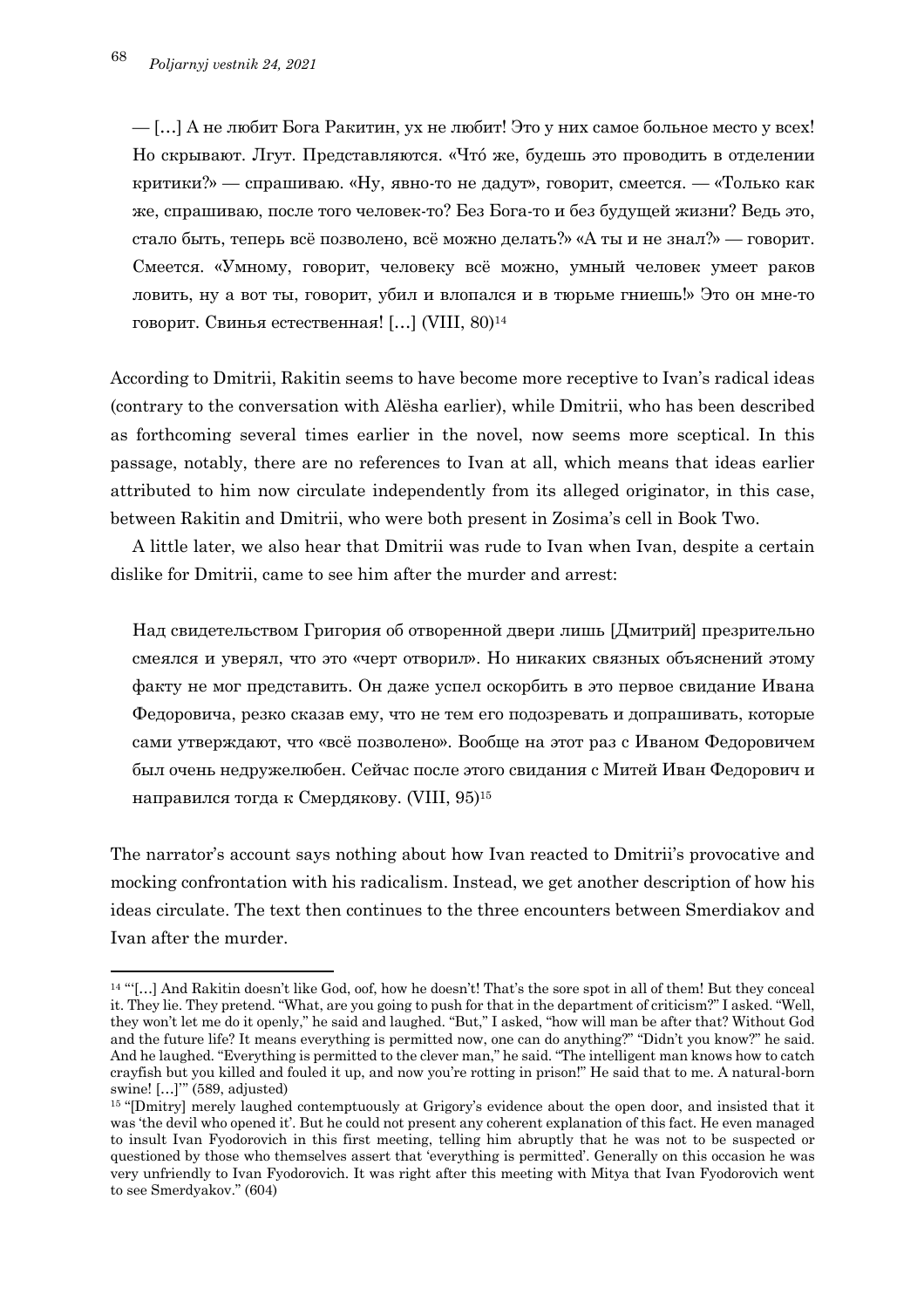Earlier in the novel, we heard that since Ivan came to stay with his father, Smerdiakov took great interest in Ivan and, despite working as a servant, showed up during dinner every day and remained in the room for a while (cf. Book Three, chapters vii and viii). We were told that Smerdiakov listened attentively to what Ivan had to say, but, quite significantly in my view, not what these conversations were about.

Of the "three meetings with Smerdiakov" in Book Eleven, only the last one is narrated mimetically, whereas the others are flashbacks to earlier encounters. It is in the third and last meeting that Ivan realizes that Smerdiakov may have been their father's murder and, moreover, that he has committed the crime based on what Ivan has thought him during their earlier conversations. Again, Ivan is confronted with what he has previously said:

— Была такая прежняя мысль-с, что с такими деньгами жизнь начну, в Москве, али пуще того за границей, такая мечта была-с, а пуще всё потому, что «всё позволено». Это вы вправду меня учили-с, ибо много вы мне тогда этого говорили: ибо коли Бога бесконечного нет, то и нет никакой добродетели, да и не надобно ее тогда вовсе. Это вы вправду. Так я и рассудил.

— Своим умом дошел? — криво усмехнулся Иван.

— Вашим руководством-с.

— А теперь, стало быть, в Бога уверовал, коли деньги назад отдаешь?

— Нет-с, не уверовал-с, — прошептал Смердяков.

— Так зачем отдаешь?

— Полноте... нечего-с! — махнул опять Смердяков рукой. — Вы вот сами тогда всё говорили, что всё позволено, а теперь-то почему так встревожены, сами-то-с? Показывать на себя даже хотите идти... Только ничего того не будет! Не пойдете показывать! — твердо и убежденно решил опять Смердяков. (VIII, 123–24)16

Ivan reacts at first with his "crooked grin" (cf. Book Five as cited above) but then, as Smerdiakov's continuation suggests, seemingly backs out facing the implications. When the third conversation with Smerdiakov is over, Ivan's hallucinations — for which the narrator gives us medical explanations — conjure up the Devil. The Devil's speech is full

<sup>&</sup>lt;sup>16</sup> "There was such a former thought, sir, that I could begin a life on such money in Moscow, or even more so abroad. I did have such a dream, sir, and even more so as "everything is permitted." It was true what you taught me, sir, because you told me a lot about that then: because if there's no infinite God, then there's no virtue either, and no need of it at all. It was true. That's how I reasoned'.

<sup>&#</sup>x27;Did you figure it out for yourself?' Ivan grinned crookedly.

<sup>&#</sup>x27;With your guidance, sir'.

<sup>&#</sup>x27;So now you've come to believe in God, since you're giving back the money?'

<sup>&#</sup>x27;No, sir, I haven't come to believe, sir', whispered Smerdyakov.

<sup>&#</sup>x27;Why are you giving it back then?'

<sup>&#</sup>x27;Enough … it's no use, sir!' Smerdyakov again waved his hand. 'You yourself kept saying then that everything was permitted, so why are you so troubled now, you yourself, sir? You even want to go and give evidence against yourself … Only there will be nothing of the sort! You won't go and give evidence!' Smerdyakov decided again, firmly and with conviction." (632)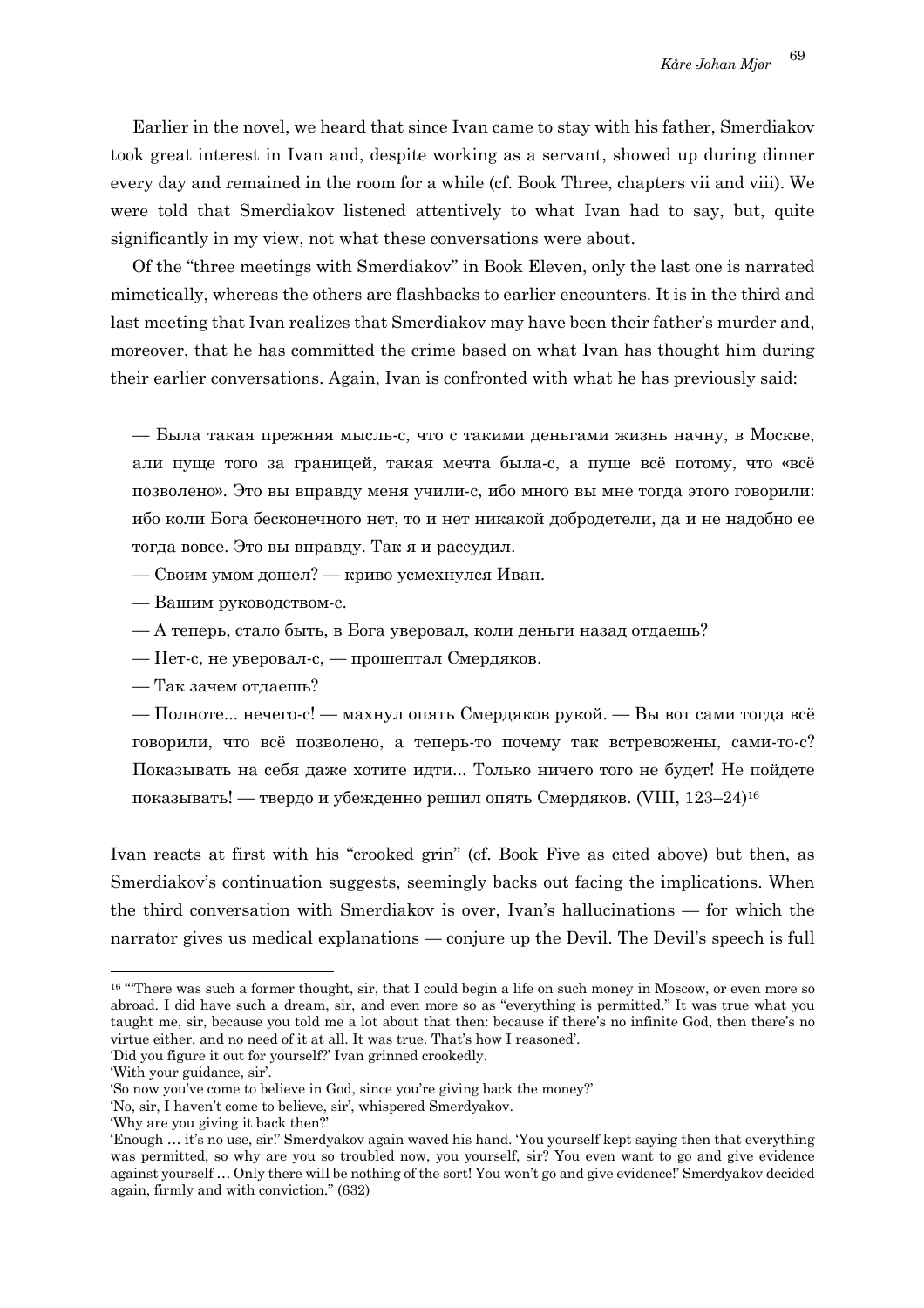of irony and mockery, fragmentary without any coherent line of reasoning. The Devil confronts Ivan — or Ivan confronts himself — with what he has written and said earlier, most of which have not been presented in the novel thus far — the Devil introduces ideas and texts that are new to the reader. An exception is one remark about the Grand Inquisitor, which Ivan refuses to hear. We understand that this is one among several essays by Ivan, but we never hear what the Devil thinks of it and its ideas about freedom contra harmony. Instead, the Devil brings up another text, "The Geological Revolt" (Ivan reacts furiously to the very reference), which seems to be where he proclaimed that "everything is permitted." The presentation remains fragmentary and ironic, and, in contrast to the Grand Inquisitor, which we have read in full, it is also conspicuously short. At one point, Ivan throws a glass at the Devil, who disappears, and then Alësha knocks on the door, informing Ivan that Smerdiakov has hanged himself.

The Devil's main objection to Ivan's theory is that virtue can never be entirely absent: If humans reject God, they will have to invent a moral (and immoral) substitute yardstick. The Devil lays this out by imitating Ivan's ("my young thinker") mind and responding to it (from Всё это очень мило/"It's all very nice"):

— Вопрос теперь в том, думал мой юный мыслитель: возможно ли, чтобы такой период наступил когда-нибудь или нет? Если наступит, то всё решено, и человечество устроится окончательно. Но так как, ввиду закоренелой глупости человеческой, это, пожалуй, еще и в тысячу лет не устроится, то всякому, сознающему уже и теперь истину, позволительно устроиться совершенно как ему угодно, на новых началах. В этом смысле ему «всё позволено». Мало того: если даже период этот и никогда не наступит, но так как Бога и бессмертия всё-таки нет, то новому человеку позволительно стать человеко-богом, даже хотя бы одному в целом мире, и, уж конечно, в новом чине, с легким сердцем перескочить всякую прежнюю нравственную преграду прежнего раба-человека, если оно понадобится. Для Бога не существует закона! Где станет Бог — там уже место Божие! Где стану я, там сейчас же будет первое место... «всё дозволено», и шабаш! Всё это очень мило; только если захотел мошенничать, зачем бы еще, кажется, санкция истины? Но уж таков наш русский современный человечек: без санкции и смошенничать не решится, до того уж истину возлюбил... (VIII, 142)17

<sup>&</sup>lt;sup>17</sup> ""The question now," my young thinker reflected, "is whether or not it is possible for such a period ever to come. If it does, then everything will be resolved and mankind will finally be settled. But since, in view of man's inveterate stupidity, it may not be settled for another thousand years, anyone who already knows the truth is permitted to settle things for himself, absolutely as he wishes, on the new principles. In this sense, 'everything is permitted' to him. Moreover, since God and immortality do not exist in any case, even if this period should never come, the new man is allowed to become a man-god, though it be he alone in the whole world, and of course, in this new rank, to jump lightheartedly over any former moral obstacle of the former slave-man, if need be. There is no law for God! Where God stands — there is the place of God! Where I stand, there at once will be the foremost place ... 'everything is permitted', and that's that!" It's all very nice; only if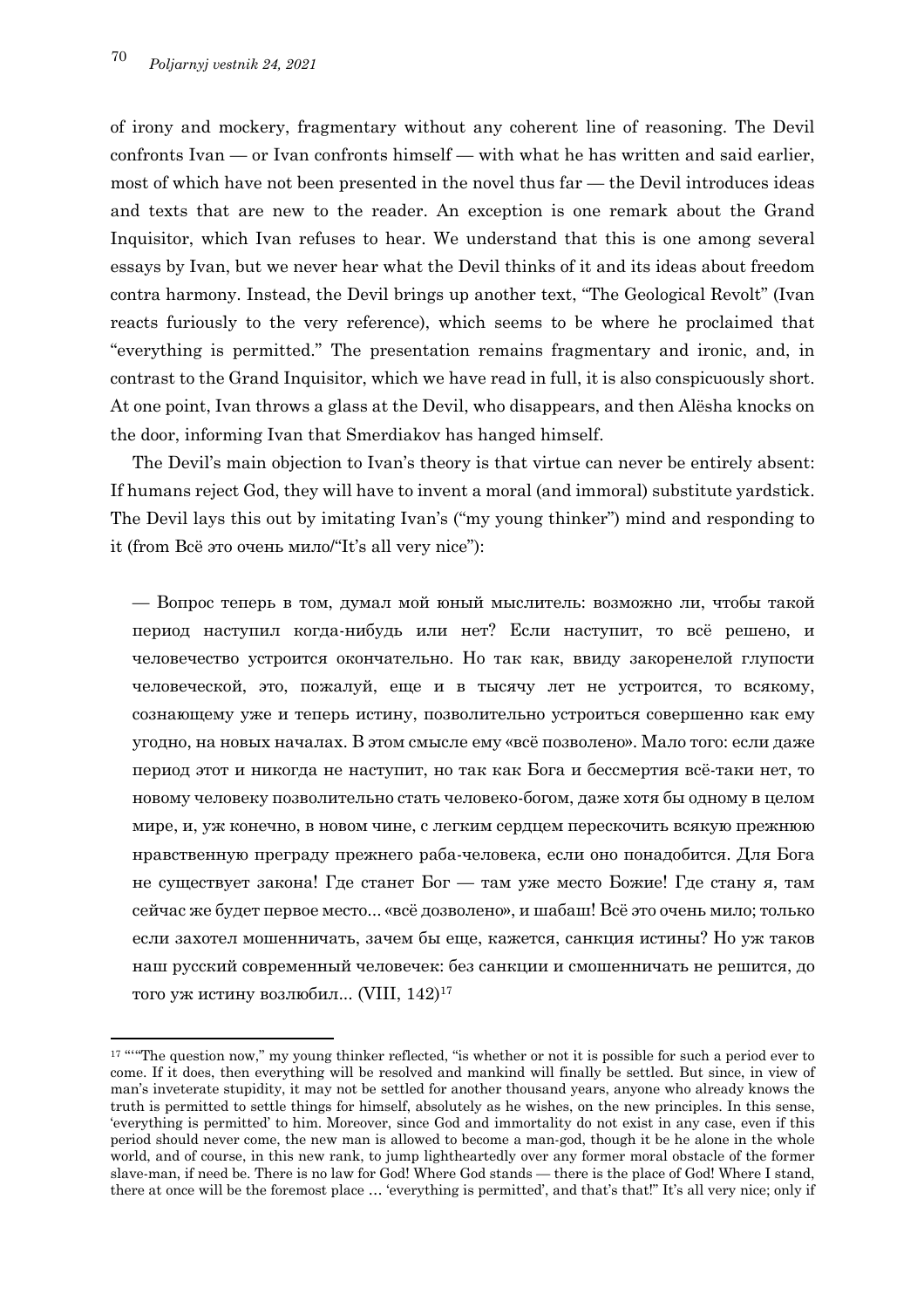Here the Devil exposes, in a mocking fashion, the seemingly unforeseen implications of Ivan's radical ideas. What the readers have been offered after Book Five, then, are several voices — those of Rakitin, Dmitrii, Smerdiakov, and the Devil — rendering Ivan, and they do it in a predominantly ironic-sarcastic (Rakitin, the Devil) or increasingly rageful manner (Dmitrii, Smerdiakov). What we never hear, however, is Ivan's own attempt to explain what he really meant by "everything being permitted" and why he said so in the first place. What he manages to say in the conversation with the Devil is that the latter has picked up his "bad" and "most stupid" thoughts (VIII, 130, 140; "stupid" was also how Raktin described them to Alësha, cf. above). As *The Brothers Karamazov* reaches its climax, Ivan has lost control over his most provocative thoughts, while his more serious ideas, or what was meant as such, are no longer taken seriously.

The novel contains one final reference to Ivan's nihilistic ideas, which again is another character reporting Ivan's speech. It takes place in court, in the case against Dmitrii, where the prosecutor considers whether Smerdiakov may be guilty and whether it was because of Ivan's influence:

«[…] Здесь умер вчера, самоубийством, на краю города, один болезненный идиот, сильно привлеченный к настоящему делу, бывший слуга и, может быть, побочный сын Федора Павловича, Смердяков. Он с истерическими слезами рассказывал мне на предварительном следствии, как этот молодой Карамазов, Иван Федорович, ужаснул его своим духовном безудержем. "Всё, дескать, по-ихнему, позволено, что ни есть в мире, и ничего впредь не должно быть запрещено, — вот они чему меня всё учили". Кажется, идиот на этом тезисе, которому обучили его, и сошел с ума окончательно, хотя, конечно, повлияли на умственное расстройство его и падучая болезнь, и вся эта страшная, разразившаяся в их доме катастрофа. […]» (VIII, 189– 90)18

In this passage, we hear the prosecutor report what Smerdiakov, allegedly in a hysterical manner, claimed Ivan had taught him. Moreover, Smerdiakov maintains that Ivan did so without restraint (безудержем). The prosecutor portrays a manipulative Ivan whom we never encounter in the novel directly. True, the reader may have felt that Ivan, in

one wants to swindle, why, I wonder, should one also need the sanction of truth? But such is the modern little Russian man: without such a sanction, he doesn't even dare to swindle, so much does he love the truth'." (649) <sup>18</sup> "'[…] Yesterday a certain sick idiot died here, on the outskirts of our town, by suicide; a person much involved in the present case, the former servant and, perhaps, illegitimate son of Fyodor Pavlovich, Smerdyakov. In the preliminary investigation he told me, with hysterical tears, how this young Karamazov, Ivan Fyodorovich, had horrified him with his spiritual unrestraint. "Everything, according to him is permitted, whatever there is in the world, and from now on nothing should be forbidden — that's what he kept teaching me about." It seems that this thesis, which he was taught, ultimately caused the idiot to lose his mind, though, of course, his mental disorder was also affected by his falling sickness, and by this whole terrible catastrophe that had broken out in their house. […]'" (696–97)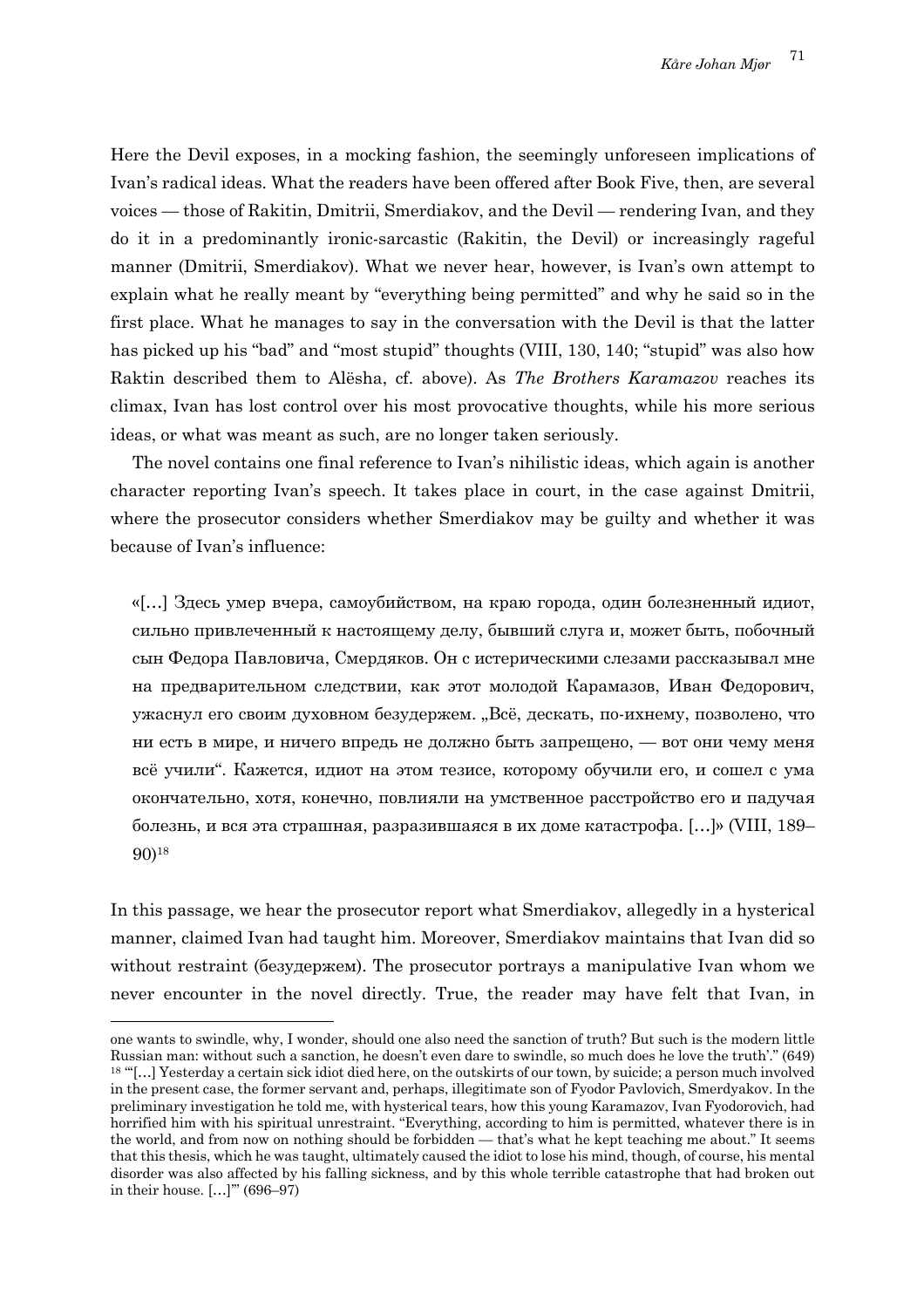"Rebellion," went quite far in tormenting Alësha by describing suffering children, but it was combined with an utmost sincere agenda of justice and dignity. By contrast, the manipulative Ivan promoting rational egoism in an unrestrained manner is only known to us via others, and mostly via more than one person, in a truly multi-layered, heteroglossian and dialogical discourse.

## *5. Conclusion*

*The Brothers Karamazov* contains several plotlines, and in this article, I have sought to uncover one more: how ideas circulate within the novel, how they are expressed by Ivan, but also how they are attributed to him, picked up, responded to and presented by others. In the beginning, we proceed from one report of uttered nihilism and rational egoism to another, before being offered, in Book Five, a direct encounter with Ivan, where it is rather his moral sensibility, or "the depth of his ethical questioning" (Kantor 2001, 208) that is at the forefront. In the remaining part of the novel, Ivan's radicalism, and not least its fatal consequences, are again in focus.

This otherwise loosely structured novel seems to be quite consistently organized in that Ivan's most radical views are never presented by himself, or at least not on his own initiative. It is always reported by others in an evaluative manner by those reporting, whereby "speech in speech" becomes "speech about speech" (Voloshinov 1930). Therefore, *The Brothers Karamazov* is not only about ideas and their consequences, but also about their representation, circulation and, at times, "dubious report" (cf. Morson 1994, 136).

To be sure, Ivan does acknowledge his nihilistic utterances and sometimes (but not always) takes responsibility for them. Still, my point is that we never hear him pronounce them directly. This matters because Ivan takes a far more active part in other parts of the novel, and in these situations, he prefers to bring forth something else. By implication, the novel thematizes the issue of self-expression contra attribution by suggesting that Ivan's nihilism and rational egoism may be seen as more peripheral concerning him as a person and yet crucial with respect to the crime committed in the novel. Thus, Ivan's reported nihilism turns out to matter more to other characters than to himself. Since we never learn how and why it was uttered in the first place, the novel's focus shifts to the consequences ideas may have when they are passed on and uttered by others. Kantor has rightfully pointed out that "Ivan was not able to predict how his word would echo or resound" (2001, 219), and in my view, it is by omitting the original scenes of this "word" and focusing instead on its circulation that the novel so effectively draws the attention to the echo as such.

Finally, from the patterns uncovered in the analysis above, it follows that moral sensibility is, after all, more central to Ivan than nihilism and rational egoism, although he ultimately fails to communicate it. This was also a point made by several readings in the early, philosophical reception of Dostoevsky. Here I have in mind Vasilii Rozanov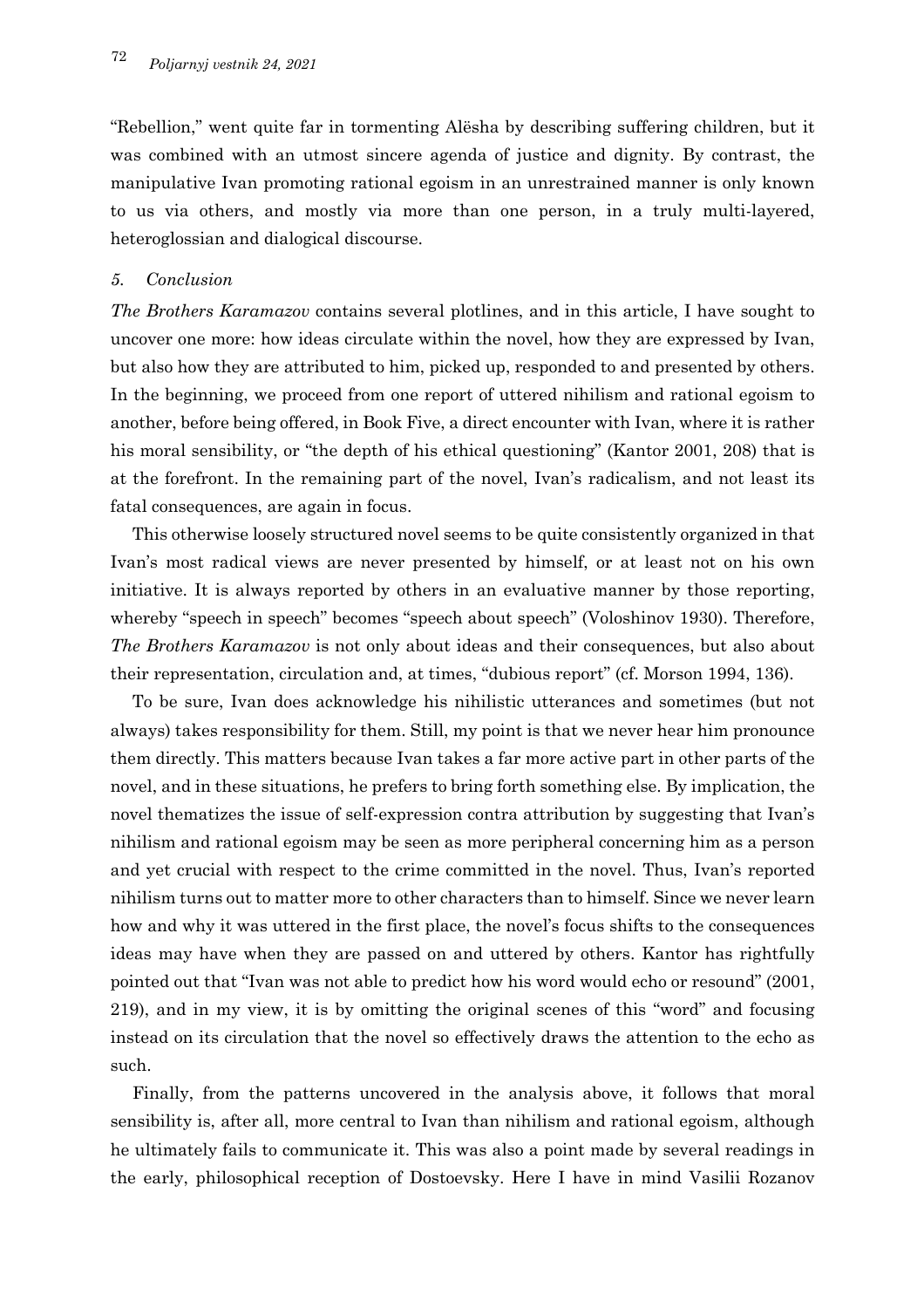(1894) and Sergei Bulgakov (1903), who both saw Ivan as a deeply ethical character and a critic of religion — but on a religious basis. These readers have later been criticized for not understanding the novel correctly (Terras 1998, 6), but as Harriet Murav (2004) has argued, they were quite on point in seeing Ivan as providing an absolute defence of the "absolute singularity of the other."19 His tragedy was that his surroundings did not see this.

#### *References*

- Ackermann, Arne. 1998. "O Dostoevshchine v russkoi filosofii: Filosofskoe vospriiatie 'Brat'ev Karamazovykh' v russkom simvolizme." *Die Welt der Slaven* 43: 109–38.
- Bakhtin, Mikhail M. 1984. *Problems in Dostoevsky's Poetics*. Translated by Caryl Emerson. Minneapolis: University of Minnesota Press.
- Bakhtin, Mikhail M. 2000. *Sobranie sochinenii*, vol 2: *Problemy tvorchestva Dostoevskogo; Stat'i o L've Tolstom; Zapisi kursa lektsii po istoriii russkoi literatury*. Moscow: Russkie slovari.
- Belknap, Robert. 1967. *The Structure of the Brothers Karamazov*. The Hague: Mouton.
- Bulgakov, Sergei N. 1903. "Ivan Karamazov (v romane Dostoevskogo 'Brat'ia Karamazovy') kak filosofskii tip: Publichnaia lektsiia." In *Ot marksizma k idealizmu: Sbornik stat'ei (1896–1903)*, 83–112. St Petersburg: Obshchestvennaia pol'za.
- Cavell, Stanley. 2003. *Disowning Knowledge: In Seven Plays of Shakespeare* (updated edition). Cambridge: Cambridge University Press. https://doi.org/10.1017/CBO9781139165129
- Čyževśkyj, Dmitrij. 1931. "Zum Doppelgängerproblem bei Dostojevskij: Versuch einer philosophischen Interpretation." In *Dostojevskij-Studien*, edited by Dmitrij Čyževśkyj, 19–50. Reichsberg: Stiepel.
- Čyževśkyj, Dmitrij. 1937. "Gogol-Studien 2: Zur Komposition von Gogol's 'Mantel'." *Zeitschrift für Slavische Philologie* 14(1): 63–94.
- Dostoevskii, Fedor M. 2004. *Sobranie sochinenii v deviati tomakh*. Edited by Tat'iana A. Kasatkina. Moscow: Astrel; AST.
- Dostoevsky, Fyodor. 1990. *The Brothers Karamazov*. Translated by Richard Pevear and Larissa Volokhonsky. New York: Farrar, Straus and Giroux.
- Eikhenbaum, Boris M. 1919. "Kak sdelana 'Shinel'' Gogolia." *Poetika: Sborniki po teorii poeticheskogo iazyka* 2: 151–166.

<sup>19</sup> Murav's article discusses Rozanov's contribution, but I think her point is applicable to Bulgakov as well.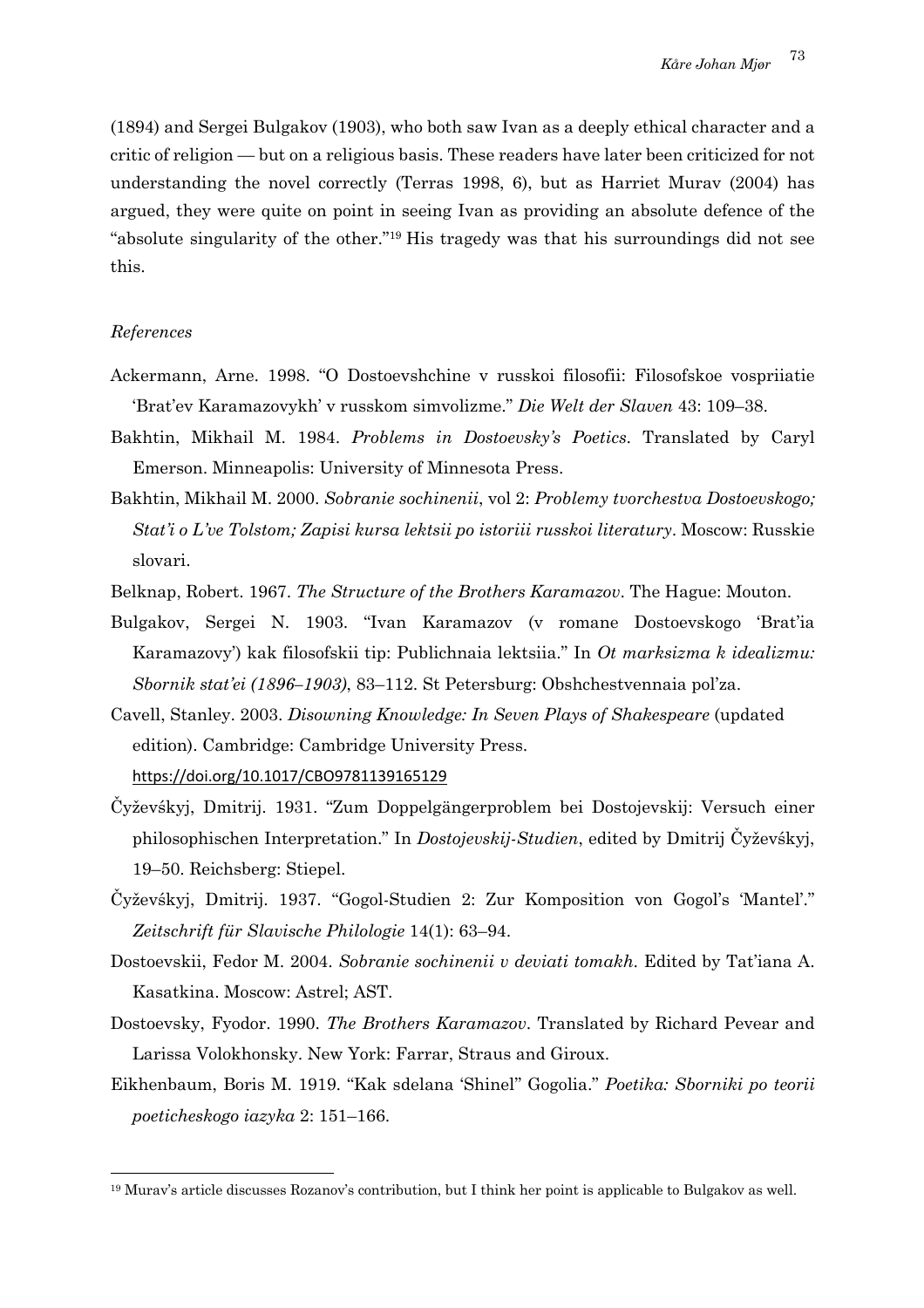- Frank, Joseph. 2002. *Dostoevsky*, vol. 5: *The Mantle and the Prophet*. Princeton, N.J.: Princeton University Press. https://doi.org/10.1515/9780691209364
- Grübel, Rainer. 2014. "Wird Schönheit die Welt retten? Die Wettstreit zwischen Ethik und Ästhetik in Ivan Karamazovs 'Parabel vom Großinquisitor'." In *Gut und Schön? Die neue Moralismusdebatte am Beispiel Dostoevskijs*, edited by Cathin Misselhorn, Schamma Schaahadat, Irina Wutsdorff and Sabine A. Döring, 195–200. Paderborn: Wilhelm Fink.
- Jackson, Robert Louis. 1993. *Dialogues with Dostoevsky: The Overwhelming Questions*. Stanford, Calif.: Stanford University Press.
- Kantor, Vladimir. 2001. "Pavel Smerdyakov and Ivan Karamazov: The Problems of Temptation." Translated by Caryl Emerson. In *Dostoevsky and the Christian Tradition*, edited by George Pattison and Diane Oenning Thompson, 189–225. Cambridge: Cambridge University Press. https://doi.org/10.1017/CBO9780511585944.013
- Lamarque, Peter and Stein Haugom Olsen. 1994. *Truth, Fiction, and Literature: A Philosophical Perspective*. Oxford: Clarendon Press.
- Leatherbarrow. William J. 1992. *Dostoevsky: Brothers Karamazov*. Cambridge: Cambridge University Press.
- Lothe, Jakob. 2000. *Narrative in Fiction and Film: An Introduction*. Oxford: Oxford University Press.
- Miller, Robin Feuer. 2008. *The Brothers Karamazov: Worlds of the Novel*. New Haven, Conn.: Yale University Press.
- Morson, Gary Saul. 1994. *Narrative and Freedom: The Shadows of Time*. New Haven, Conn.: Yale University Press.
- Morson, Gary Saul. 1998. "Philosophy in the Nineteenth-Century Novel." In *The Cambridge Companion to the Classic Russian Novel*, edited by Malcolm V. Jones and Robin Feuer Miller, 150–168. Cambridge: Cambridge University Press. https://doi.org/10.1017/CCOL0521473462.008
- Morson, Gary Saul and Caryl Emerson. 1990. *Mikhail Bakhtin: Creation of a Prosaics*. Stanford, Calif.: Stanford University Press.
- Murav, Harriet. 2004. "From *Skandalon* to Scandal: Ivan's Rebellion Reconsidered." *Slavic Review* 63 (4): 756–770. https://doi.org/10.2307/1520419
- Namli, Elena. 2009. *Kamp med förnuftet: Rysk kritik av västerlandsk rationalism*. Skellefteå: Artos & Norma.
- Nussbaum, Martha C. 1990. *Love's Knowledge: Essays on Philosophy and Literature*. New York: Oxford University Press.